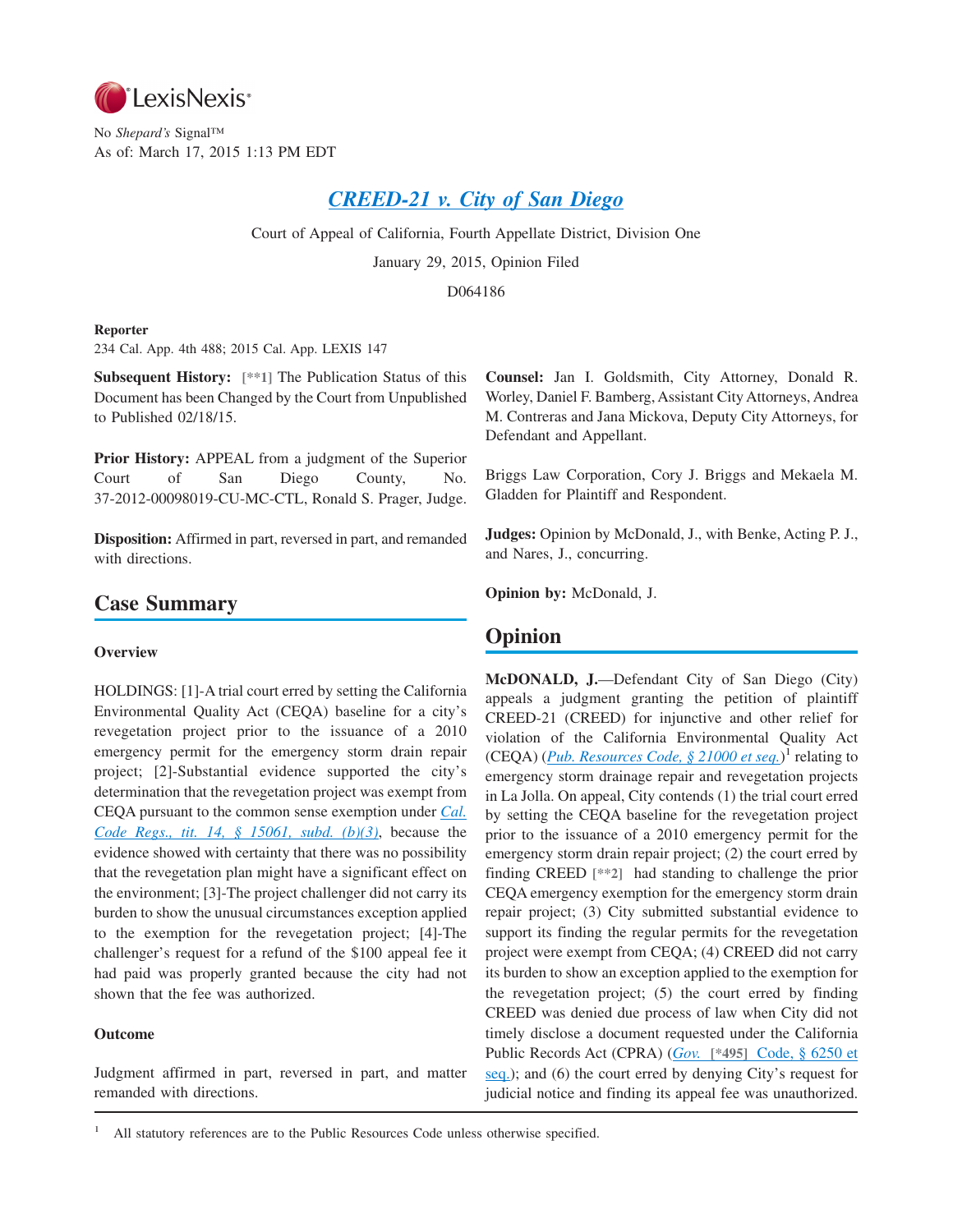## FACTUAL AND PROCEDURAL BACKGROUND

In June 2007, City's engineering and capital projects department applied for an assessment by City's development services department of a public project known as the 7435 Via Rialto Storm Drain Replacement near 7435 Caminito Rialto in La Jolla. That project was described as the installation of 135 feet of storm drain pipe, cut-off walls, and a headwall, and the repair of the failed slope. In August 2007, a limited geotechnical investigation **[\*\*3]** report was completed for the project. In April 2008, a biological resources report was completed for the project by Rocks Biological Consulting (RBC). The report described the project as the replacement of 135 feet of damaged storm drain pipe and construction of two new cleanout boxes, several new cutout walls, and a headwall within City's existing easement. RBC created a vegetation map and performed general surveys for flora and fauna on the site. No endangered, threatened, or other rare species were found on the site. However, temporary impacts to sensitive vegetation would occur because of the project, including impacts on 0.3 acres of diegan coastal sage scrub/chaparral and 0.4 acres of southern mixed chaparral.

In or about June 2009, the Via Rialto storm drain failed, causing significant erosion along the adjacent steep slopes and undermining the hillside on which single-family residences were located. City's engineer concluded that if the erosion were allowed to continue, it would present an imminent threat to public safety. He requested City issue an emergency exemption from CEQA to allow reconstruction of the failed storm drain. In so doing, he noted that since the April 2008 **[\*\*4]** biological report, the 2007 replacement project had been modified to eliminate the use of mechanized equipment, resulting in a reduced work area and less impact on sensitive vegetation. He described the proposed emergency work as including the replacement of the failed pipes, construction of a concrete headwall, a modified cleanout, and a storm drain rack, rehabilitation of the remaining pipes with cast-in-place pipe, and revegetation of the area with appropriate hydroseed mix and jute matting pursuant to the biological resources report.

On June 19, 2009, City issued a determination of environmental exemption, finding the proposed emergency work was exempt from CEQA pursuant to *[section 15269,](http://advance.lexis.com/api/document?collection=administrative-codes&id=urn:contentItem:5381-TNC0-0012-J02C-00000-00&context=1000516) [subdivision \(b\) of the CEQA guidelines](http://advance.lexis.com/api/document?collection=administrative-codes&id=urn:contentItem:5381-TNC0-0012-J02C-00000-00&context=1000516)* (*[Cal. Code Regs.,](http://advance.lexis.com/api/document?collection=administrative-codes&id=urn:contentItem:5381-TN70-0012-J524-00000-00&context=1000516) [tit. 14, § 15000 et seq.](http://advance.lexis.com/api/document?collection=administrative-codes&id=urn:contentItem:5381-TN70-0012-J524-00000-00&context=1000516)*; hereafter "Guidelines"). That determination described the proposed work as the replacement and upgrading of the failed storm drain pipes with approximately 135 feet of new high-density polyethylene pipes and construction of two new cleanout boxes, new cutout walls, and a new **[\*496]** headwall. City based the emergency exemption on its engineer's finding that deterioration of the storm drain and metal support systems presented an imminent risk to public health and safety. It found that if the storm drain was **[\*\*5]** not immediately repaired, its existing condition may result in further erosion of the slope and could result in slope failure.

On January 15, 2010, City issued a notice of exemption for the emergency storm drain repair project that had been modified from its June 2009 description. The notice described the work as the installation of a concrete headwall, replacement of about 50 to 55 feet of existing pipe starting from the headwall to where the pipe separation occurred, installation of a modified cleanout, application of about 310 square feet of shotcrete to the exposed slope, rehabilitation of the remaining pipe using cast-in-place pipe, and installation of a storm drain rack. The notice also stated the impacted areas would be revegetated with appropriate hydroseed mix and jute and a restoration plan would be submitted to the City Manager after completion of the emergency work. The notice stated the reason for the CEQA exemption was the combination of the very steep slope and resulting erosion caused by the failed pipe were continuously undermining the hillside below single-family homes on Caminito Rialto, and that if the erosion continued unabated, it would present an imminent threat **[\*\*6]** to public safety.

Also on January 15, City issued an emergency permit (No. 133188) approving the requested emergency work, described as: "Reconstruct failed storm drain, replacement will include the replacement of failed pipes; upgrade the remaining pipes on the steep slopes, and installation of a new headwall to dissipate the energy of the water flow." The emergency permit included the express condition that within 60 days City's engineering department "shall apply for a regular coastal permit to have the emergency work be considered permanent. **If a regular permit is not received, the emergency work shall be removed in its entirety within 150 days of the above date unless waived by the City Manager**."<sup>2</sup>

Also on January 15, City's engineering and capital projects department issued an updated biological letter report

<sup>&</sup>lt;sup>2</sup> As City notes, San Diego Municipal Code section 126.0718 provides that an emergency coastal development permit may be issued when a coastal emergency exists, but that the emergency coastal development permit shall include a condition requiring the processing of a regular coastal development permit application thereafter for that emergency work.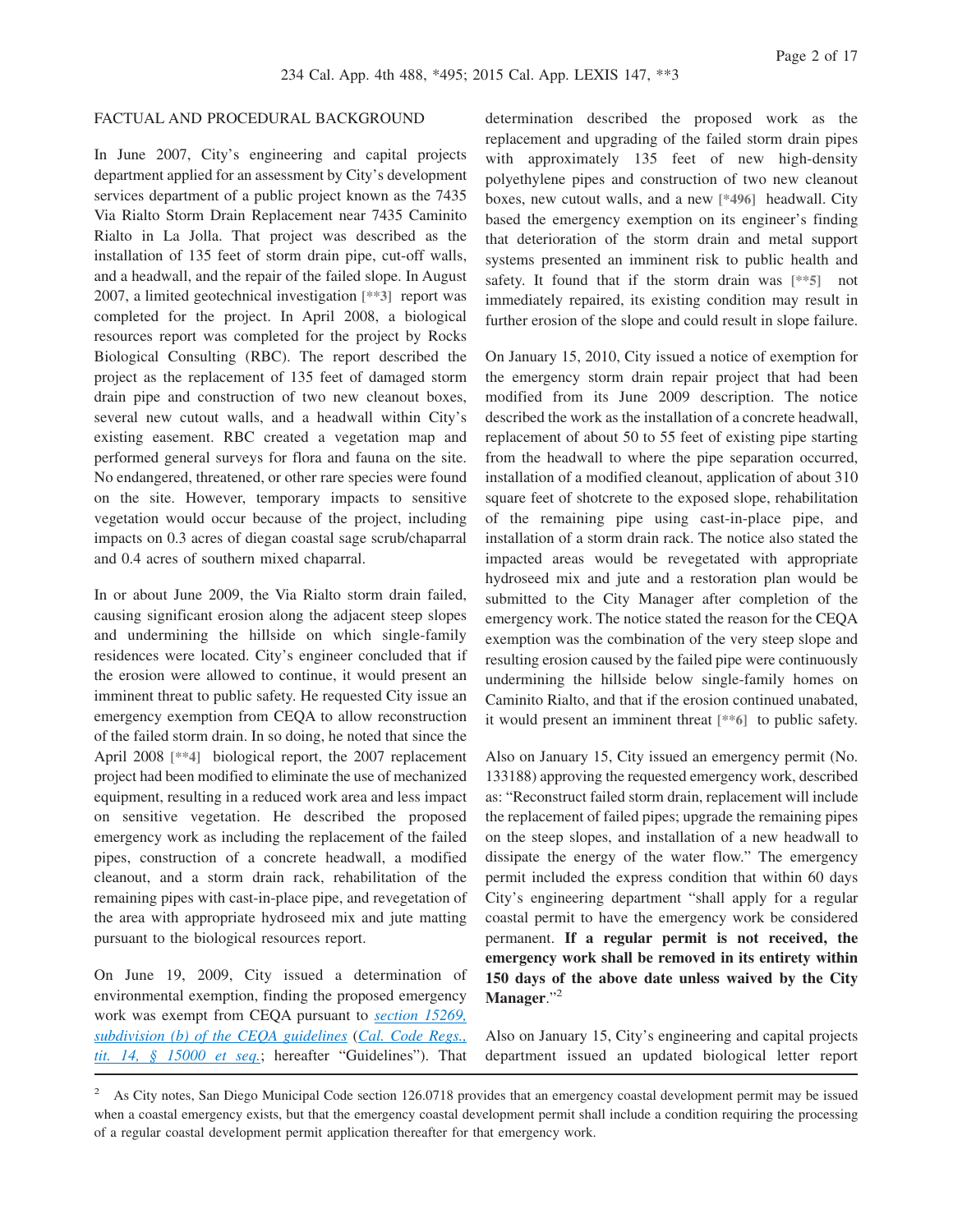modifying RBC's April 2008 report to reflect the **[\*\*7]** revised scope of work. The update letter stated that the use of only hand tools and the elimination of mechanized equipment would avoid direct impact to sensitive biological resources. The letter revised the type of vegetation communities impacted by the project, the project impact analysis, and the biological resources map. The revised project area was about 2,835 **[\*497]** square feet, or about 0.065 of an acre. The letter stated that during three recent site visits no rare, endangered, or threatened plant or animal species were observed. The letter stated that the project would directly impact only "disturbed habitat (Tier IV)" and would no longer impact diegan coastal sage scrub (Tier II) or southern mixed chaparral (Tier III). As described in the April 2008 report, "Tier IV" or "disturbed" habitat, also known as "ruderal" vegetation, "typically includes areas that have been previously disturbed by development or agricultural activities. It includes lands generally cleared of vegetation such that little or no natural habitat remains and lands disturbed such that at least 50 percent of plant cover is broad-leaved non-native species." The update letter stated that under City's biological guidelines, **[\*\*8]** "*impacts to* lands classified as *Tier IV* upland *habitat* are *not considered significant* … ." (Italics added.)

In May 2010, the emergency storm drain repair work was completed. In October, City filed an application for a regular coastal development permit and site development permit. In November, a notice of application for the permits was posted. In June 2011, a revegetation/restoration planting plan was prepared by Merkel & Associates, Inc., for City's project. The revegetation plan noted that the storm drain repair work had been completed and City's applications for regular permits for that work would include the revegetation plan for restoration of the impacted area. The goal of the plan was to restore the area entirely with native vegetation (i.e., diegan coastal sage scrub and southern mixed chaparral) and thereby biologically improve on the current postimpact conditions of the site. The plan stated the areas impacted by the storm drain repair work were "mostly devoid of vegetation." The plan provided that the site would be revegetated with a combination of native container plantings and an application of native seed mix hydroseed slurry, with specific species set forth in tables **[\*\*9]** based on the native habitat immediately adjacent to the site. In September, the La Jolla Community Planning Association approved the project.

On November 29, 2011, City issued a notice of exemption (NOE) for the project, describing it as follows: "Coastal Development Permit and Site Development Permit for previous emergency work to repair a failed storm water

drain. As a result of past heavy rains a portion of the existing storm drain was washed out and on January 11, 2010, the City Engineer requested to perform emergency repair work to the failed storm water drain and eroded steep slope. On January 15, 2010, Development Services staff issued a Determination of Emergency Environmental Exemption and Emergency Coastal Development [Permit] No. 673200. The emergency work was completed in May, 2010. The emergency work restored the storm water drain which included installation of a new 5-foot by 5-foot manhole/ cleanout at the failure location, removal and replacement of 55 feet of damaged CMP storm water drain with high density polyethylene (HDPE) storm pipe, lining of the **[\*498]** existing storm drain from the street to the inlet to the new manhole/cleanout, and installation of a headwall with an  $[**10]$  energy dissipater at the outlet. Revegetation of the slope has not been completed; however, a Revegetation Plan is included as part of the Coastal Development and Site Development Permits. *The current project includes the emergency repair work that has already been completed plus the proposed revegetation plan*." (Italics added.) City concluded the project was exempt from CEQA, explaining that it had "conducted an Initial Study which determined that the project would not result in significant environmental impacts and meets the criteria set forth in CEQA *[\[Guidelines\] Sections 15301](http://advance.lexis.com/api/document?collection=administrative-codes&id=urn:contentItem:5381-TNC0-0012-J035-00000-00&context=1000516)*, *[15302](http://advance.lexis.com/api/document?collection=administrative-codes&id=urn:contentItem:5381-TNC0-0012-J036-00000-00&context=1000516)*, and *[15061\(b\)\(3\)](http://advance.lexis.com/api/document?collection=administrative-codes&id=urn:contentItem:5381-TN80-0012-J532-00000-00&context=1000516)* (General Rule). The only physical change associated with the project is the implementation of the revegetation plan. Since the revegetation would not result in a significant effect on the environment[,] the project would be exempt from CEQA in accordance with *[Section 15061\(b\)\(3\)](http://advance.lexis.com/api/document?collection=administrative-codes&id=urn:contentItem:5381-TN80-0012-J532-00000-00&context=1000516)*. Furthermore, since the project replaced an existing storm drain with a new storm pipe without increasing capacity and would return the surrounding vegetation to preexisting conditions[,] the project is exempt from CEQA *[\[Guidelines\]](http://advance.lexis.com/api/document?collection=administrative-codes&id=urn:contentItem:5381-TNC0-0012-J035-00000-00&context=1000516) [Sections 15301](http://advance.lexis.com/api/document?collection=administrative-codes&id=urn:contentItem:5381-TNC0-0012-J035-00000-00&context=1000516)* and *[15302](http://advance.lexis.com/api/document?collection=administrative-codes&id=urn:contentItem:5381-TNC0-0012-J036-00000-00&context=1000516)*. These CEQA sections allow for the replacement of damaged public facilities with new facilities serving the same purpose without **[\*\*11]** increasing capacity." City concluded the project was exempt from CEQA and the exceptions listed in *[Guidelines section](http://advance.lexis.com/api/document?collection=administrative-codes&id=urn:contentItem:5381-TNC0-0012-J032-00000-00&context=1000516) [15300.2](http://advance.lexis.com/api/document?collection=administrative-codes&id=urn:contentItem:5381-TNC0-0012-J032-00000-00&context=1000516)* did not apply.

Also on November 29, City issued a notice of right to appeal (NORA) the environmental exemption determination, which notice CREED apparently received. On December 5, 2011, CREED filed an appeal of City's environmental determination for the project, arguing it did not qualify for the exemptions stated and had the potential for significant environmental impacts. Also on December 5, CREED filed a CPRA request with City for any and all initial studies prepared for the project, noting that the NORA referred to an initial study. When City apparently did not timely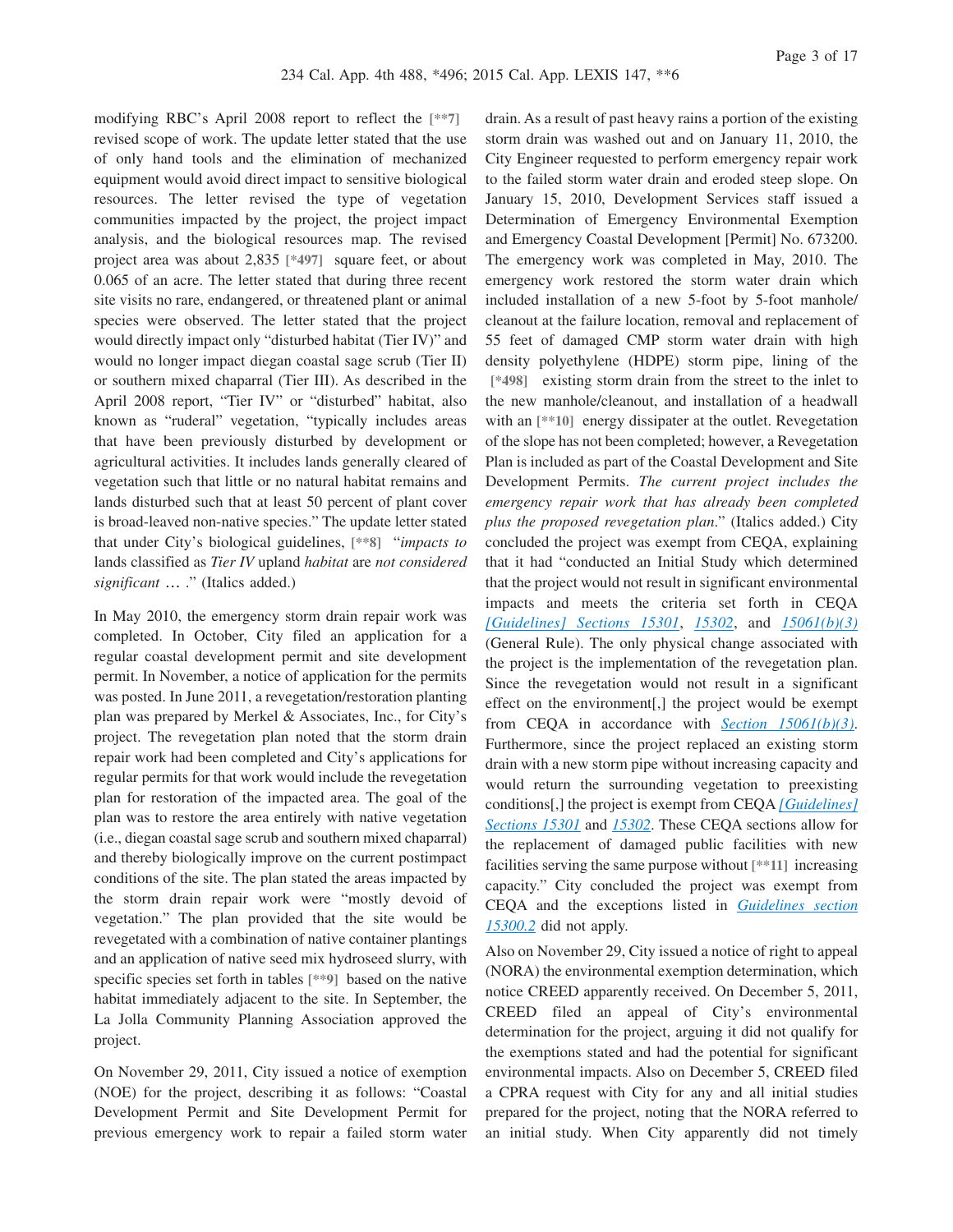provide CREED with that initial study, CREED filed a CPRA action against City, which the parties subsequently settled.

On January 31, 2012, the City Council held a hearing on CREED's appeal of the exemption determination for the project and passed a resolution denying its appeal. In the recital provisions of its resolution, the City Council stated "the only work that remains to be completed is the revegetation of the slope" and "a Coastal Development Permit and Site Development Permit are proposed for the **[\*\*12]** completed emergency work as well as for revegetation of the slope." It further stated that "approval of the Project would not allow for any physical changes to the environment other than the revegetation of the slope … [¶] … [and] would not result in a significant effect on the environment … ."

**[\*499]**

On February 15, 2012, City's hearing officer considered the permit application for the project and apparently approved the application. CREED apparently appealed that decision to City's planning commission.

On April 26, 2012, City's planning commission denied CREED's appeal and upheld the hearing officer's written findings that the "overall siting and design of the emergency work and revegetation of the eroded slope does not adversely affect environmentally sensitive lands" and "[t]he project is for emergency work which has been completed and to revegetate the eroded slope." It further found "[t]he emergency work has been completed and the siting and design resulted in no impacts on any adjacent environmentally sensitive lands by including revegetation and erosion control plans to stabilize the slope." City then granted coastal development permit No. 79264 and site development permit **[\*\*13]** No. 79265 for the project, granting permission for the existing storm water drain that was part of the emergency repair and replacement and revegetation of the eroded slope, including an existing concrete headwall and revegetation of the slope. The permits required the establishment and maintenance of the landscape improvements shown on the approved plans and, in particular, the revegetation plan dated November 30, 2011.

On May 25, CREED filed the instant petition for writ of mandate under CEQA and other laws, alleging causes of action for violation of its right to due process for City's untimely disclosure of the initial study, unlawful assessment of an unreasonable appeal fee, and failure to perform any environmental review of the project under CEQA. CREED alleged the project was not exempt from review under CEQA.

On April 25, 2013, the trial court issued a tentative ruling granting CREED's petition. After hearing arguments of counsel on April 26, the court issued an order confirming its tentative ruling. The court concluded it had jurisdiction to consider CREED's objections to the work done under the emergency exemption and no categorical exemption applied to exempt City from conducting **[\*\*14]** environmental review of the project. On June 4, the court entered judgment for CREED. The judgment declared the project permits invalid, declared the project was not exempt from environmental review under CEQA, and enjoined City from undertaking any physical activities relating to the project until the court finds City has issued all required permits **[\*500]** and subjected them to environmental review under CEQA.<sup>3</sup> The court also issued a peremptory writ of mandate against City.<sup>4</sup> City timely filed a notice of appeal.

#### DISCUSSION

I

## *CEQA and Exemption Provisions Generally*

(1) "CEQA is a comprehensive scheme designed to provide long-term protection to the environment. [Citation.] ... CEQA is to be interpreted 'to afford the fullest possible protection to the environment within the reasonable scope of the statutory language.'" (*[Mountain Lion Foundation v.](http://advance.lexis.com/api/document?collection=cases&id=urn:contentItem:3RHR-WD40-0039-43JM-00000-00&context=1000516) [Fish & Game Com. \(1997\) 16 Cal.4th 105, 112 \[65 Cal.](http://advance.lexis.com/api/document?collection=cases&id=urn:contentItem:3RHR-WD40-0039-43JM-00000-00&context=1000516) [Rptr. 2d 580, 939 P.2d 1280\]](http://advance.lexis.com/api/document?collection=cases&id=urn:contentItem:3RHR-WD40-0039-43JM-00000-00&context=1000516)*.)

(2) "CEQA and its implementing administrative regulations (CEQA Guidelines) establish a three-tier process to ensure that public agencies inform their decisions with environmental considerations. [Citation.] The first tier is

<sup>&</sup>lt;sup>3</sup> The copy of the judgment contained in the appellant's appendix shows a handwritten notation initialed by counsel for each party (but not the trial judge) that apparently attempted to amend the judgment, stating: "However, this injunction does not prohibit the City from completing the revegetation portion of the Project."

<sup>&</sup>lt;sup>4</sup> The copy of that peremptory writ shows a handwritten notation initialed by counsel for each party (but not the trial judge) that apparently attempted to amend the writ by adding the following language to the injunction: ", except as allowed by the judgment." For the purposes of deciding this appeal, we need not determine the effect of the handwritten notations to the **[\*\*15]** judgment and peremptory writ of mandate.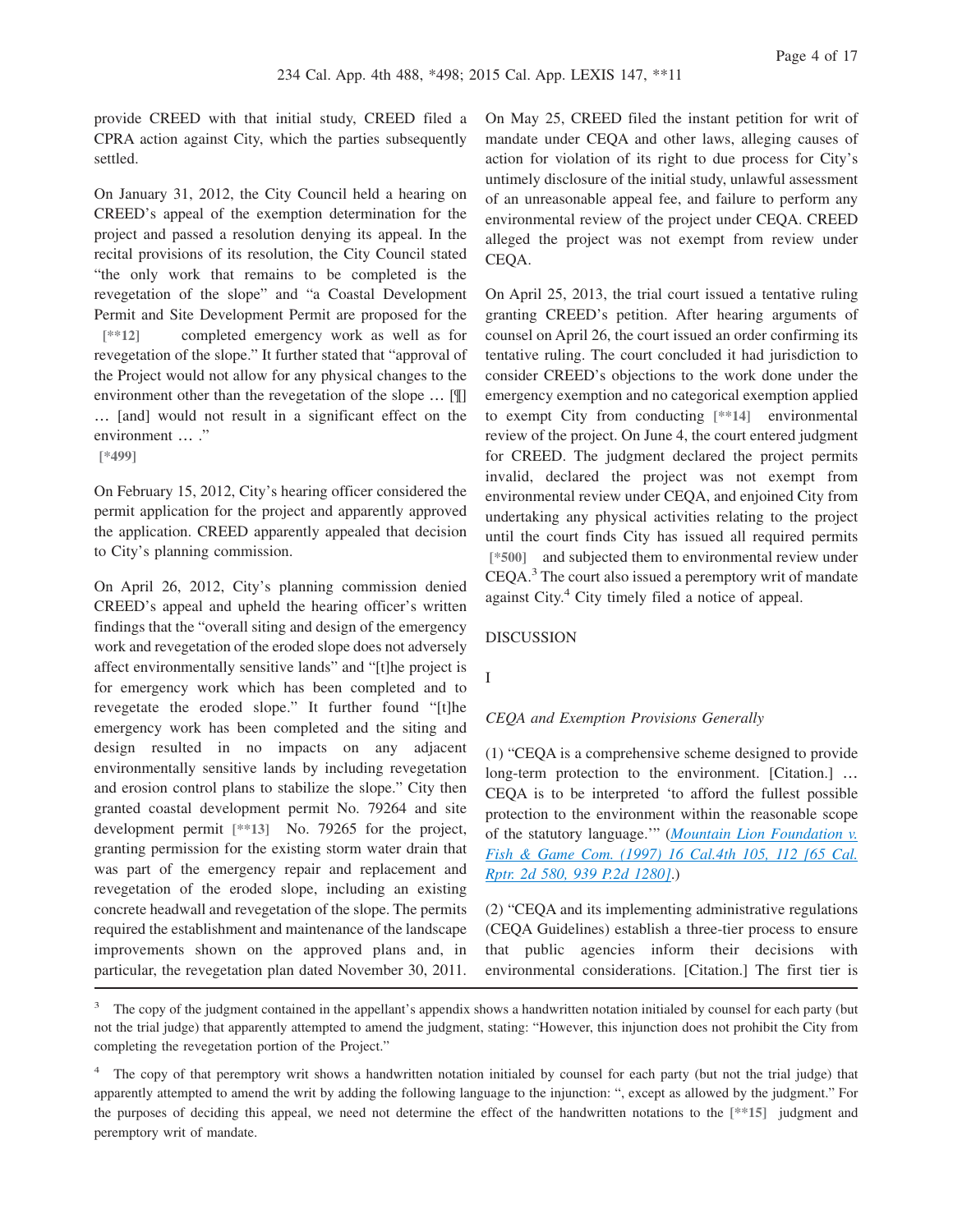jurisdictional, requiring that an agency conduct a preliminary review to determine whether an activity is subject to CEQA. [Citations.] An activity that is not a 'project' as defined in the Public Resources Code (see *[§ 21065](http://advance.lexis.com/api/document?collection=statutes-legislation&id=urn:contentItem:4WN4-1BN0-R03K-G183-00000-00&context=1000516)*) and the CEQA Guidelines (see *[§ 15378](http://advance.lexis.com/api/document?collection=administrative-codes&id=urn:contentItem:5381-TND0-0012-J05D-00000-00&context=1000516)*) is not subject to CEQA." (*[Muzzy](http://advance.lexis.com/api/document?collection=cases&id=urn:contentItem:4P19-M670-TXFN-82J2-00000-00&context=1000516) [Ranch Co. v. Solano County Airport Land Use Com. \(2007\)](http://advance.lexis.com/api/document?collection=cases&id=urn:contentItem:4P19-M670-TXFN-82J2-00000-00&context=1000516) [41 Cal.4th 372, 379–380 \[60 Cal. Rptr. 3d 247, 160 P.3d](http://advance.lexis.com/api/document?collection=cases&id=urn:contentItem:4P19-M670-TXFN-82J2-00000-00&context=1000516) [116\]](http://advance.lexis.com/api/document?collection=cases&id=urn:contentItem:4P19-M670-TXFN-82J2-00000-00&context=1000516)*, fn. omitted (*Muzzy Ranch*).)

(3) "The second tier concerns exemptions from CEQA review. The Legislature has provided that certain projects, such as ministerial projects and repairs to public service facilities of an emergency nature, are exempt. [Citations.] In addition, pursuant to the Legislature's command [citation], the CEQA Guidelines list categorical **[\*\*16]** exemptions or 'classes of projects' that the resources agency has determined to be exempt per se because they do not have a significant effect on the environment. [Citations.] [¶] A project that qualifies for neither a statutory nor a categorical exemption may nonetheless **[\*501]** be found exempt under what is sometimes called the 'commonsense' exemption, which applies '[w]here it can be seen with certainty that there is no possibility that the activity in question may have a significant effect on the environment' [citation]." (*[Muzzy Ranch, supra,](http://advance.lexis.com/api/document?collection=cases&id=urn:contentItem:4P19-M670-TXFN-82J2-00000-00&context=1000516) [41 Cal.4th at p. 380](http://advance.lexis.com/api/document?collection=cases&id=urn:contentItem:4P19-M670-TXFN-82J2-00000-00&context=1000516)*.)

"If a public agency properly finds that a project is exempt from CEQA, no further environmental review is necessary. [Citation.] The agency need only prepare and file a notice of exemption [citations], citing the relevant statute or section of the CEQA Guidelines and including a brief statement of reasons to support the finding of exemption [citation]. If a project does not fall within an exemption, the agency must 'conduct an initial study to determine if the project may have a significant effect on the environment.' [Citation.] If there exists 'no substantial evidence that the project or any of its aspects may cause a significant effect on the environment' [citation], the **[\*\*17]** agency must prepare a 'negative declaration' that briefly describes the reasons supporting its determination [citation]." (*[Muzzy Ranch,](http://advance.lexis.com/api/document?collection=cases&id=urn:contentItem:4P19-M670-TXFN-82J2-00000-00&context=1000516) [supra, 41 Cal.4th at pp. 380–381](http://advance.lexis.com/api/document?collection=cases&id=urn:contentItem:4P19-M670-TXFN-82J2-00000-00&context=1000516)*.)

(4) "CEQA's third tier applies if the agency determines substantial evidence exists that an aspect of the project may cause a significant effect on the environment. In that event, the agency must ensure that a full environmental impact report [(i.e., EIR)] is prepared on the proposed project." (*[Muzzy Ranch, supra, 41 Cal.4th at p. 381](http://advance.lexis.com/api/document?collection=cases&id=urn:contentItem:4P19-M670-TXFN-82J2-00000-00&context=1000516)*.)

On appeal, "[o]ur inquiry into whether the [agency] has complied with CEQA extends only to 'whether there was a prejudicial abuse of discretion.' [Citation.] In a CEQA case, as in other mandamus cases, our review of the administrative record for error is the same as the trial court's; we review the agency's action, not the trial court's decision." (*[Muzzy](http://advance.lexis.com/api/document?collection=cases&id=urn:contentItem:4P19-M670-TXFN-82J2-00000-00&context=1000516) [Ranch, supra, 41 Cal.4th at p. 381](http://advance.lexis.com/api/document?collection=cases&id=urn:contentItem:4P19-M670-TXFN-82J2-00000-00&context=1000516)*.) However, in interpreting the scope of a CEQA exemption or other questions of law, we apply the de novo standard of review. (*[San Lorenzo](http://advance.lexis.com/api/document?collection=cases&id=urn:contentItem:4K2S-JY70-0039-40WJ-00000-00&context=1000516) [Valley Community Advocates for Responsible Education v.](http://advance.lexis.com/api/document?collection=cases&id=urn:contentItem:4K2S-JY70-0039-40WJ-00000-00&context=1000516) [San Lorenzo Valley Unified School Dist. \(2006\) 139](http://advance.lexis.com/api/document?collection=cases&id=urn:contentItem:4K2S-JY70-0039-40WJ-00000-00&context=1000516) [Cal.App.4th 1356, 1375 \[44 Cal. Rptr. 3d 128\]](http://advance.lexis.com/api/document?collection=cases&id=urn:contentItem:4K2S-JY70-0039-40WJ-00000-00&context=1000516)* (*San Lorenzo*).) Also, "[w]hen faced with a challenge to an agency's exemption determination, the court considers whether the agency proceeded in the manner required by law and whether its determination is supported by substantial evidence." (*[Id. at p. 1381](http://advance.lexis.com/api/document?collection=cases&id=urn:contentItem:4K2S-JY70-0039-40WJ-00000-00&context=1000516)*.)

II

#### *Baseline for the Project Under CEQA*

City contends the trial court erred **[\*\*18]** by setting the baseline for the project under CEQA prior to the issuance of the 2010 emergency permit for the **[\*502]** storm drain repair work. It argues that because the emergency work completed in 2010 was exempt from CEQA, the only work remaining to be completed, and thus the only proposed "project" under CEQA, was its revegetation plan. Therefore, City argues the baseline for the revegetation project should have been established as the physical conditions that existed after the emergency work had been completed (i.e., no earlier than Oct. 2010 when it applied for the regular permits for the emergency work already done and the revegetation work proposed to be done).

#### A

In its NOE issued on November 29, 2011, City concluded the project was exempt from CEQA. In so concluding, City found "[t]he *only physical change* associated with the project is the *implementation of the revegetation plan*. Since the *revegetation would not result in a significant effect on the environment*[,] the project would be exempt from CEQA in accordance with *[\[Guidelines\] Section 15061\(b\)\(3\)](http://advance.lexis.com/api/document?collection=administrative-codes&id=urn:contentItem:5381-TN80-0012-J532-00000-00&context=1000516)*." (Italics added.)

In granting CREED's petition challenging the project, the trial court concluded the project was not exempt from CEQA based on its finding **[\*\*19]** that the project's baseline was in 2007 when the storm drain repair work was initially proposed by City. The court explained environmental review of that proposed work began after June 2007 when City filed its application for that work. It noted a geotechnical investigation was conducted in August 2007 and a biological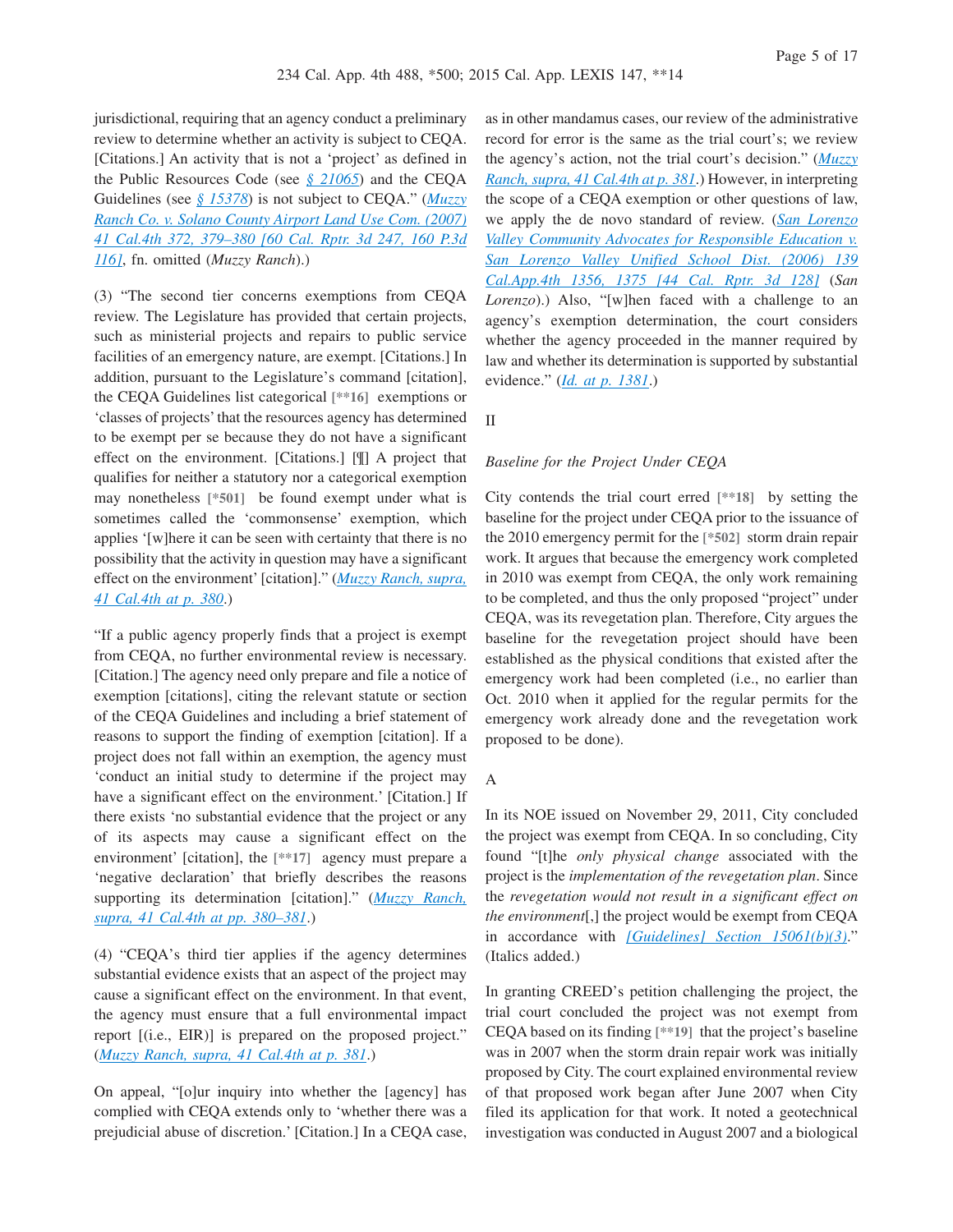resources report was prepared in April 2008. Although the court acknowledged the storm drain repair work was subsequently performed pursuant to an emergency exemption in 2010, it nevertheless concluded the baseline for the project should remain as of 2007 when the environmental review for the storm drain repair work and revegetation plan were originally proposed. The court rejected City's argument that the baseline should be set after the 2010 emergency work, explaining: "[I]f the City's logic is accepted, it would undermine the purpose of CEQA, as an applicant who is granted an emergency permit would be able to avoid more stringent scrutiny of its project during the regular permitting process due to the fact that it was previously able to obtain this type of permit."

## B

(5) To determine whether CEQA's requirements applied to the work done by City in this case, we must first determine [\*\*20] whether there was a "project" involved and, if so, what was the nature and scope of that project. "CEQA applies only to 'discretionary *projects proposed to be carried out* or approved by public agencies … .' (*[§ 21080,](http://advance.lexis.com/api/document?collection=statutes-legislation&id=urn:contentItem:4WN4-1BN0-R03K-G18G-00000-00&context=1000516) [subd. \(a\)](http://advance.lexis.com/api/document?collection=statutes-legislation&id=urn:contentItem:4WN4-1BN0-R03K-G18G-00000-00&context=1000516)* … .)" (*[San Lorenzo, supra, 139 Cal.App.4th at p.](http://advance.lexis.com/api/document?collection=cases&id=urn:contentItem:4K2S-JY70-0039-40WJ-00000-00&context=1000516) [1376](http://advance.lexis.com/api/document?collection=cases&id=urn:contentItem:4K2S-JY70-0039-40WJ-00000-00&context=1000516)*, some italics added.) Thus, CEQA generally applies **[\*503]** prospectively to activities to be carried out in the future and not retrospectively to work already completed. Furthermore, "[i]f there [is] no 'project,' there [is] no occasion to prepare either a negative declaration or an EIR." (*[Simi Valley Recreation & Park Dist. v. Local Agency](http://advance.lexis.com/api/document?collection=cases&id=urn:contentItem:3S11-V520-003C-R0MG-00000-00&context=1000516) [Formation Com. \(1975\) 51 Cal.App.3d 648, 663 \[124 Cal.](http://advance.lexis.com/api/document?collection=cases&id=urn:contentItem:3S11-V520-003C-R0MG-00000-00&context=1000516) [Rptr. 635\]](http://advance.lexis.com/api/document?collection=cases&id=urn:contentItem:3S11-V520-003C-R0MG-00000-00&context=1000516).*) A "project" subject to CEQA is defined as "an *activity* which *may cause* either a *direct physical change in the environment*, or a reasonably foreseeable *indirect physical change in the environment*, and which is any of the following: [¶] (a) An *activity* directly undertaken by any public agency. …" (*[§ 21065](http://advance.lexis.com/api/document?collection=statutes-legislation&id=urn:contentItem:4WN4-1BN0-R03K-G183-00000-00&context=1000516)*, italics added.) For example, "projects" or activities directly undertaken by a public agency include public works construction and related activities, clearing and grading of land, and improvements to existing public structures. (*[Guidelines, § 15378, subd.](http://advance.lexis.com/api/document?collection=administrative-codes&id=urn:contentItem:5381-TND0-0012-J05D-00000-00&context=1000516)*  $(a)(1)$ .) For purposes of CEQA, "environment" is defined as "the *physical conditions which exist* within the area *which will be affected by a proposed project*, including **[\*\*21]** land, air, water, minerals, flora, fauna, noise, [and] objects of historic or aesthetic significance." (*§ 21060.5*, italics added.)

"'Project' is given a broad interpretation in order to maximize protection of the environment." (*[McQueen v. Board of](http://advance.lexis.com/api/document?collection=cases&id=urn:contentItem:3RX6-JCS0-003D-J02K-00000-00&context=1000516) [Directors \(1988\) 202 Cal.App.3d 1136, 1143 \[249 Cal. Rptr.](http://advance.lexis.com/api/document?collection=cases&id=urn:contentItem:3RX6-JCS0-003D-J02K-00000-00&context=1000516) [439\]](http://advance.lexis.com/api/document?collection=cases&id=urn:contentItem:3RX6-JCS0-003D-J02K-00000-00&context=1000516)*.) "Project" refers to "*the whole of an action*, which has

a potential for resulting in either a direct physical change in the environment, or a reasonably foreseeable indirect physical change in the environment … ." (*[Guidelines, §](http://advance.lexis.com/api/document?collection=administrative-codes&id=urn:contentItem:5381-TND0-0012-J05D-00000-00&context=1000516) [15378, subd. \(a\)](http://advance.lexis.com/api/document?collection=administrative-codes&id=urn:contentItem:5381-TND0-0012-J05D-00000-00&context=1000516)*, italics added.) "The term 'project' refers to the activity which is being approved and which may be subject to several discretionary approvals by governmental agencies. The term 'project' does not mean each separate governmental approval." (*[Guidelines, § 15378, subd. \(c\)](http://advance.lexis.com/api/document?collection=administrative-codes&id=urn:contentItem:5381-TND0-0012-J05D-00000-00&context=1000516)*.) "Whether a particular activity constitutes a project in the first instance is a question of law." (*[Black Property Owners](http://advance.lexis.com/api/document?collection=cases&id=urn:contentItem:3RX6-G700-003D-J1CK-00000-00&context=1000516) [Assn. v. City of Berkeley \(1994\) 22 Cal.App.4th 974, 984](http://advance.lexis.com/api/document?collection=cases&id=urn:contentItem:3RX6-G700-003D-J1CK-00000-00&context=1000516) [\[28 Cal.Rptr.2d 305\]](http://advance.lexis.com/api/document?collection=cases&id=urn:contentItem:3RX6-G700-003D-J1CK-00000-00&context=1000516)*.)

If a "project" is proposed within the meaning of CEQA, then the agency must conduct a preliminary review to determine whether the project is exempt from CEQA (i.e., under a statutory exemption, a categorical exemption, or the " 'commonsense' " exemption). (*[Muzzy Ranch, supra, 41](http://advance.lexis.com/api/document?collection=cases&id=urn:contentItem:4P19-M670-TXFN-82J2-00000-00&context=1000516) [Cal.4th at p. 380](http://advance.lexis.com/api/document?collection=cases&id=urn:contentItem:4P19-M670-TXFN-82J2-00000-00&context=1000516)*; see *[Banker's Hill, Hillcrest, Park West](http://advance.lexis.com/api/document?collection=cases&id=urn:contentItem:4JX4-66S0-0039-44R8-00000-00&context=1000516) [Community Preservation Group v. City of San Diego \(2006\)](http://advance.lexis.com/api/document?collection=cases&id=urn:contentItem:4JX4-66S0-0039-44R8-00000-00&context=1000516) [139 Cal.App.4th 249, 258 \[42 Cal. Rptr. 3d 537\]](http://advance.lexis.com/api/document?collection=cases&id=urn:contentItem:4JX4-66S0-0039-44R8-00000-00&context=1000516)*.)

(6) Unless a project is exempt, CEQA requires an agency to conduct an environmental review to determine whether a project may have **[\*\*22]** a significant effect on the environment. (*[Muzzy Ranch, supra, 41 Cal.4th at pp.](http://advance.lexis.com/api/document?collection=cases&id=urn:contentItem:4P19-M670-TXFN-82J2-00000-00&context=1000516) [380–381](http://advance.lexis.com/api/document?collection=cases&id=urn:contentItem:4P19-M670-TXFN-82J2-00000-00&context=1000516)*.) A "'[s]ignificant effect on the environment' means a substantial, or potentially substantial, *adverse change in the environment*." (*[§ 21068](http://advance.lexis.com/api/document?collection=statutes-legislation&id=urn:contentItem:4WN4-1BN0-R03K-G188-00000-00&context=1000516)*, italics **[\*504]** added.) The Guidelines define " '[s]ignificant effect on the environment' " as "a substantial, or potentially substantial, *adverse change* in any of the physical conditions within the area affected by the project including land [and] … flora … ." (*[Guidelines, § 15382](http://advance.lexis.com/api/document?collection=administrative-codes&id=urn:contentItem:5381-TND0-0012-J05J-00000-00&context=1000516)*, italics added.)

Under CEQA, an agency must determine what, if any, effect on the environment a proposed project may have. To do so, a public agency must first make a fair assessment of existing physical conditions (i.e., baseline physical conditions) and then compare it to the anticipated or expected physical conditions were the project completed, thereby allowing the agency to focus on the nature and degree of changes expected in those physical conditions after the project and whether those changes result in any significant effect on the existing environment. (*[Guidelines, § 15125, subd. \(a\)](http://advance.lexis.com/api/document?collection=administrative-codes&id=urn:contentItem:5381-TN90-0012-J551-00000-00&context=1000516)*; *[Communities for a Better Environment v. South Coast Air](http://advance.lexis.com/api/document?collection=cases&id=urn:contentItem:7Y15-86G0-YB0K-J03S-00000-00&context=1000516) [Quality Management Dist. \(2010\) 48 Cal.4th 310, 319–321,](http://advance.lexis.com/api/document?collection=cases&id=urn:contentItem:7Y15-86G0-YB0K-J03S-00000-00&context=1000516) [328 \[106 Cal. Rptr. 3d 502, 226 P.3d 985\]](http://advance.lexis.com/api/document?collection=cases&id=urn:contentItem:7Y15-86G0-YB0K-J03S-00000-00&context=1000516)* (*Communities*); *[County of Amador v. El Dorado County Water Agency](http://advance.lexis.com/api/document?collection=cases&id=urn:contentItem:3Y21-XYF0-0039-40KT-00000-00&context=1000516) [\(1999\) 76 Cal.App.4th 931, 954–955 \[91 Cal. Rptr. 2d 66\]](http://advance.lexis.com/api/document?collection=cases&id=urn:contentItem:3Y21-XYF0-0039-40KT-00000-00&context=1000516)* [agency must focus on impacts to the existing environment].) "[T]he comparison must be between existing physical conditions without the [project] and the conditions expected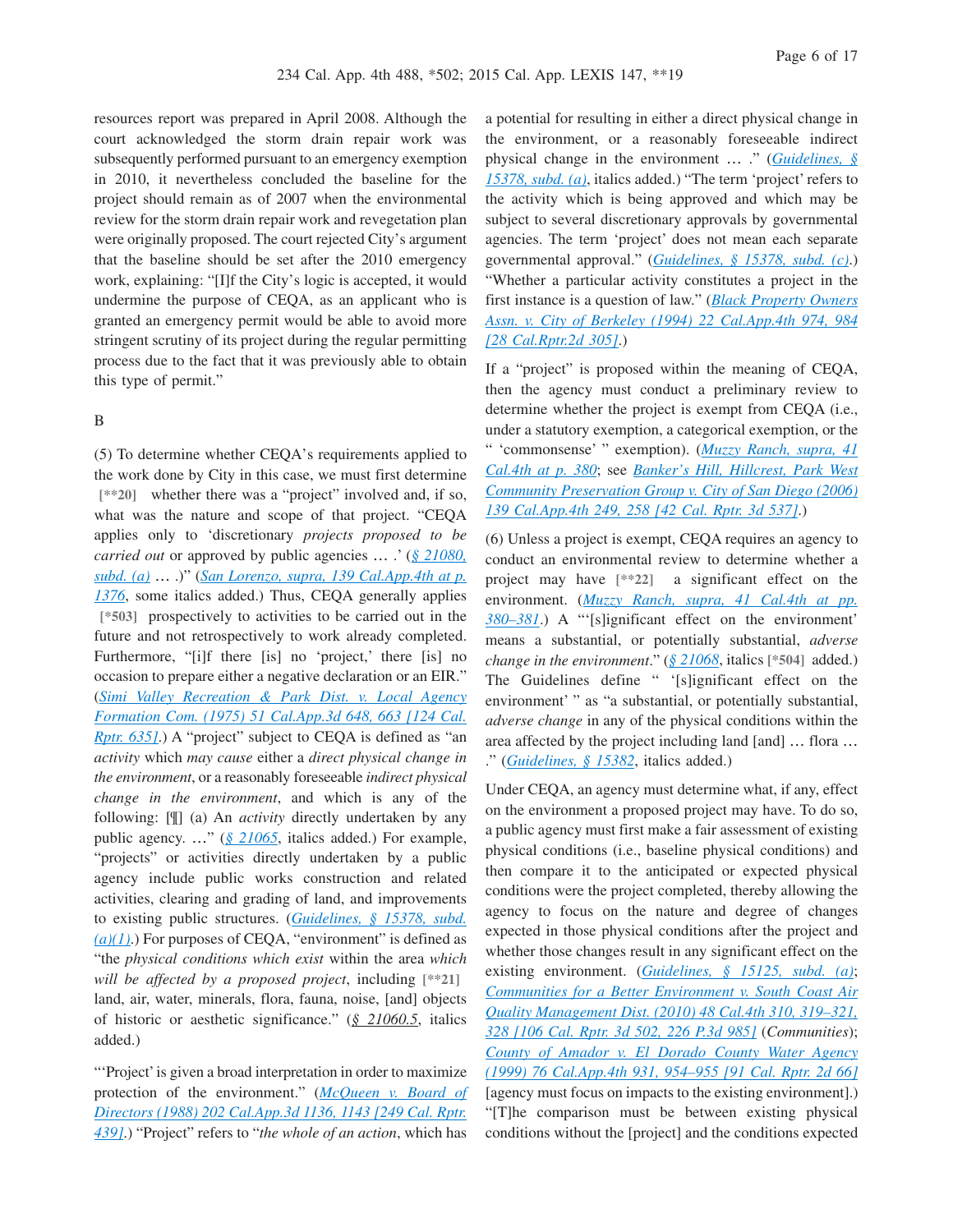to be produced **[\*\*23]** by the project. Without such a comparison, the EIR [or other environmental review] will not inform decision makers and the public of the project's significant environmental impacts, as CEQA mandates." (*[Communities, at p. 328](http://advance.lexis.com/api/document?collection=cases&id=urn:contentItem:7Y15-86G0-YB0K-J03S-00000-00&context=1000516)*.)

## $\overline{C}$

(7) Based on our review of the administrative record in this case, we conclude the trial court erred by finding the baseline for the project consisted of the physical conditions existing at the site in 2007. Although the court correctly noted environmental review for the storm drain repair work and related revegetation plan began in 2007 when City filed its initial application, we conclude the court misapplied the CEQA statutes and regulations regarding exemptions. As we will explain, the storm drain repair work completed in 2010 pursuant to the emergency exemption was, in effect, an intervening and superseding event that changed the physical environment without any requirement for CEQA review of that work for a significant effect on the environment. Accordingly, after the 2010 emergency work was completed, the only activity to be performed, or the "project," under CEQA was the implementation of the revegetation plan. Therefore, the CEQA baseline for the revegetation project **[\*\*24]** must be set *after* the 2010 emergency work was completed and any qualification for a CEQA exemption and/or significant environmental effect of that project must be considered based on the postemergency work physical environment of the site. **[\*505]**

*[Section 21080, subdivision \(b\)](http://advance.lexis.com/api/document?collection=statutes-legislation&id=urn:contentItem:4WN4-1BN0-R03K-G18G-00000-00&context=1000516)*, provides a statutory exemption from CEQA's requirements for certain emergency projects, stating: "This division does not apply to any of the following activities: [¶] … [¶] (4) Specific actions necessary to prevent or *mitigate an emergency*." (Italics added.) CEQA defines an "emergency" as "a sudden, unexpected occurrence, involving a clear and imminent danger, demanding immediate action to prevent or mitigate loss of, or damage to, life, health, property, or essential public services. 'Emergency' includes such occurrences as fire, flood, earthquake, or other soil or geologic movements, as well as such occurrences as riot, accident, or sabotage." (*§ 21060.3*; see *[Guidelines, § 15269](http://advance.lexis.com/api/document?collection=administrative-codes&id=urn:contentItem:5381-TNC0-0012-J02C-00000-00&context=1000516)*.)

City asserts, and CREED agrees, that City correctly found the storm drain repair work done in 2010 was exempt from CEQA pursuant to the statutory exemption for emergency projects. (*[§§ 21080, subd. \(b\)](http://advance.lexis.com/api/document?collection=statutes-legislation&id=urn:contentItem:4WN4-1BN0-R03K-G18G-00000-00&context=1000516)*, *21060.3*.) As CREED's counsel argued below, "no one disputes the emergency or the emergency exemption. That **[\*\*25]** was totally fine, totally appropriate." Likewise, on appeal CREED states: "Public safety being crucial, [CREED] does not challenge the need for the emergency work to protect residents living at the top of the canyon" and "[CREED] is not challenging the propriety of operating under an emergency exemption for the emergency work."

(8) However, CREED argues that 2010 emergency exemption was merely for "temporary" work and CEQA nevertheless required City after completion in 2010 of the storm drain repair work to conduct at least a preliminary review, if not also an initial study and EIR (environmental impact report), to determine whether the storm drain repair work already completed may have a significant effect on the environment. In so arguing, CREED does not cite any provision of CEQA or the guidelines to support its position. Instead, it relies solely on a condition of the emergency permit issued by City, which was based on the San Diego Municipal Code. As noted above, the January 15, 2010, emergency permit for the storm drain repair work included the express condition that within 60 days City's engineering department "shall apply for a regular coastal permit to have the emergency work be considered permanent. **If a regular [\*\*26] permit is not received, the emergency work shall be removed in its entirety within 150 days of the above date unless waived by the City Manager**." As City notes, San Diego Municipal Code section 126.0718 provides that an emergency coastal development permit may be issued when a coastal emergency exists, but the emergency coastal development permit shall include a condition requiring the processing of a regular coastal development permit application thereafter for that emergency work. Accordingly, any "temporary" status of the emergency work performed by City in 2010 was based solely on the San Diego Municipal Code and *not* on [\*506] CEQA or the Guidelines.<sup>5</sup> Because CREED's petition did not allege any violation of the San Diego Municipal Code independent of CEQA's environmental review requirements, it cannot now argue the trial court's declaratory and injunctive relief, based on violation of CEQA, can instead be affirmed based on a violation of the San Diego Municipal Code. In any event, on April 26, 2012, City did, in fact, issue the regular site and

<sup>5</sup> Because there is nothing in the record that may enlighten us on the legislative intent **[\*\*27]** underlying that San Diego Municipal Code provision, we cannot, and for purposes of this opinion need not, ascertain why City requires work performed pursuant to an emergency permit to be conditioned on subsequently obtaining a regular permit for work already completed. We further note San Diego Municipal Code section 126.0718 does not require any environmental review under CEQA as a condition for issuance of a regular permit subsequent to an emergency permit.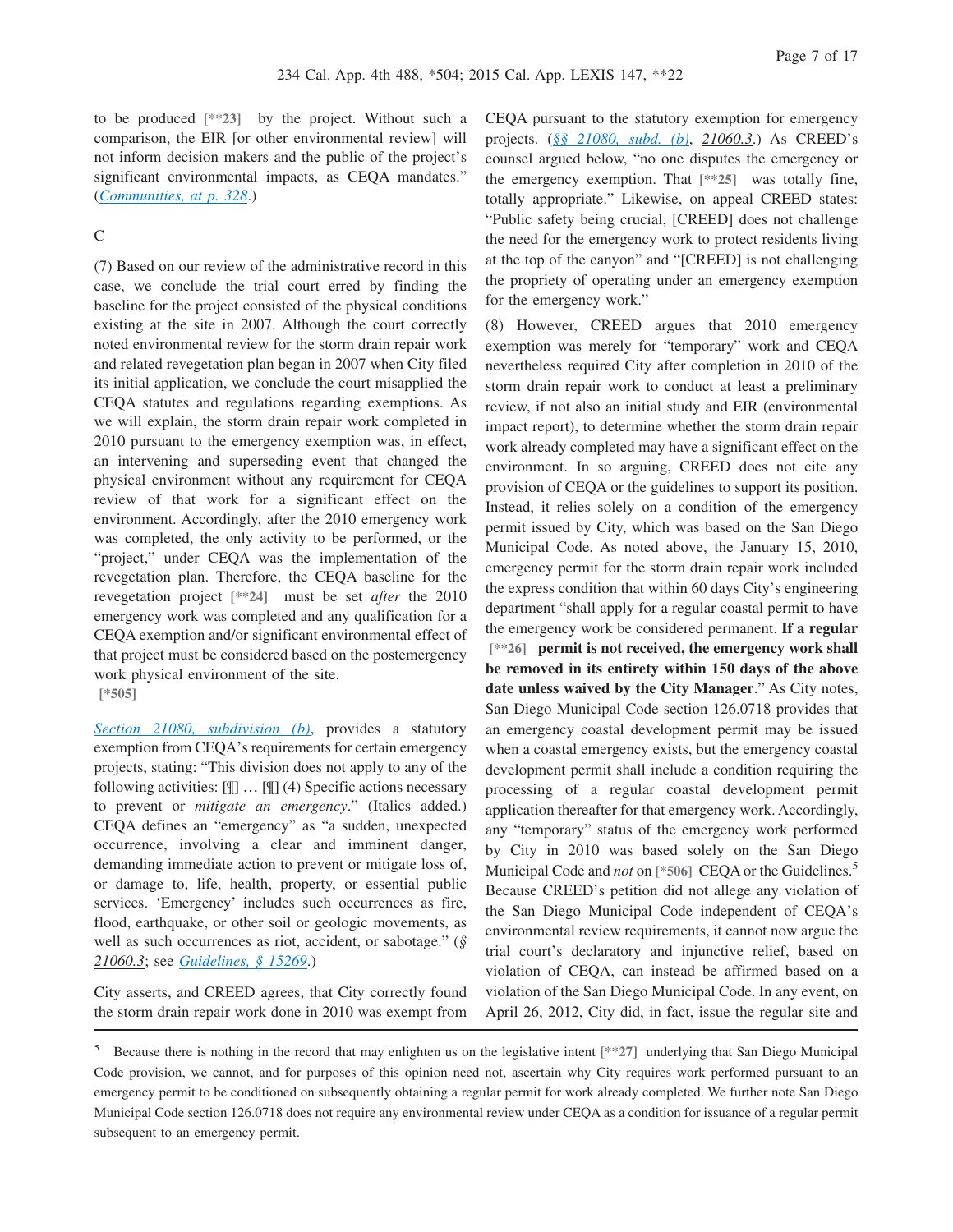coastal development permits for the emergency work completed at the site.

(9) Because CEQA and the Guidelines do not contain any provisions for environmental review of emergency projects, any emergency work completed pursuant to an emergency exemption and permit is deemed to be done outside of CEQA's requirements and therefore no subsequent environmental review of that completed work is required.<sup>6</sup> "[T]he question of [environmental] impact is irrelevant to the emergency exemption. … [T]he text of the emergency exemption does not address the question of impact [on the environment]. Indeed, the self-evident purpose of the exemption is to provide an escape from the EIR requirement despite a project's clear, significant impact." (*[Western Mun.](http://advance.lexis.com/api/document?collection=cases&id=urn:contentItem:3RX6-JXB0-003D-J2F0-00000-00&context=1000516) [Water Dist. v. Superior Court, supra, 187 Cal.App.3d at p.](http://advance.lexis.com/api/document?collection=cases&id=urn:contentItem:3RX6-JXB0-003D-J2F0-00000-00&context=1000516) [1113](http://advance.lexis.com/api/document?collection=cases&id=urn:contentItem:3RX6-JXB0-003D-J2F0-00000-00&context=1000516)*.) Whether the work completed pursuant to an emergency exemption and permit is a short-term or "stop-gap" **[\*\*28]** measure or long-term or "permanent" construction, that work is exempt from CEQA's environmental review provisions. Therefore, the "permanent" emergency repair of the storm drain pipe in this case, like the emergency repair of the hypothetical dam referred to in *[Western Mun. Water Dist., at page 1111](http://advance.lexis.com/api/document?collection=cases&id=urn:contentItem:3RX6-JXB0-003D-J2F0-00000-00&context=1000516)*, was exempt from CEQA's requirements and therefore no environmental review of that work was required under CEQA either before or after it was completed. *[Apartment Assn. of Greater Los](http://advance.lexis.com/api/document?collection=cases&id=urn:contentItem:43K4-7BC0-0039-434F-00000-00&context=1000516) [Angeles v. City of Los Angeles \(2001\) 90 Cal.App.4th](http://advance.lexis.com/api/document?collection=cases&id=urn:contentItem:43K4-7BC0-0039-434F-00000-00&context=1000516)* **[\*507]** [1162 \[109 Cal. Rptr. 2d 504\],](http://advance.lexis.com/api/document?collection=cases&id=urn:contentItem:43K4-7BC0-0039-434F-00000-00&context=1000516) cited by CREED, is factually inapposite to this case and does not persuade us to reach a contrary conclusion.

One effect of the emergency exemption and permits for the storm drain repair work completed in this case is that the physical environment existing at the site in 2010 changed for purposes of CEQA review and any future work proposed to be completed at that site was required to be considered under CEQA based on the physical environment that existed thereafter without any environmental review of the emergency work completed in 2010 and without any consideration of the physical conditions that existed prior to that emergency work. That means the revegetation plan, the only work to be done at the site after 2010 and not included in the emergency exemption and permits, must be reviewed under CEQA based solely on the physical environment that existed *after* completion in 2010 of the emergency storm drain repair work. It is against those post-2010 repair work physical conditions that any proposed future work was to be considered under CEQA. Alternatively stated, the baseline for consideration of the revegetation plan under CEQA was the post-2010 emergency work physical conditions and *not* the 2007 preemergency work physical **[\*\*30]** conditions of the site.

The "environment" under CEQA is "the *physical conditions which exist* within the area *which will be affected by a proposed project*, including land, air, water, minerals, flora, fauna, noise, [and] objects of historic or aesthetic significance." (*§ 21060.5*, italics added.) Because CEQA "applies only to 'discretionary *projects proposed to be carried out* or approved by public agencies'" (*[San Lorenzo,](http://advance.lexis.com/api/document?collection=cases&id=urn:contentItem:4K2S-JY70-0039-40WJ-00000-00&context=1000516) [supra, 139 Cal.App.4th at p. 1376](http://advance.lexis.com/api/document?collection=cases&id=urn:contentItem:4K2S-JY70-0039-40WJ-00000-00&context=1000516)*, some italics added) and the revegetation plan was the only "project" under CEQA proposed to be carried out at the site after completion of the 2010 emergency work, CEQA applies only to the revegetation plan and not to the work done as part of the 2010 emergency storm drain repair. Therefore, in conducting a preliminary review of the revegetation project under CEQA, City was charged with making a comparison between the existing physical conditions after the 2010 emergency work was completed without the revegetation project and the conditions expected to be produced by the revegetation project. (*[Communities, supra, 48 Cal.4th at p. 328](http://advance.lexis.com/api/document?collection=cases&id=urn:contentItem:7Y15-86G0-YB0K-J03S-00000-00&context=1000516)*.) Those baseline conditions are the actual environmental conditions (i.e., real conditions on the ground) existing at the time environmental analysis of the proposed project was commenced. (*[Id. at pp. 315, 321](http://advance.lexis.com/api/document?collection=cases&id=urn:contentItem:7Y15-86G0-YB0K-J03S-00000-00&context=1000516)*.) We **[\*\*31]** discuss below whether there is substantial evidence to support City's determination that the revegetation project was categorically exempt from CEQA based on that comparison and other considerations.

**[\*508]**

III

#### *CREED's Standing*

<sup>&</sup>lt;sup>6</sup> We note, however, there may be cases in which the issuance of the emergency exemption and permit may be timely challenged based on contentions that there was not a qualifying "emergency" under CEQA or the work to be done exceeded the nature and/or scope of the emergency exemption. (See, e.g., *CalBeach Advocates v. City of Solana Beach* [\(2002\) 103 Cal.App.4th 529 \[127 Cal. Rptr. 2d 1\];](http://advance.lexis.com/api/document?collection=cases&id=urn:contentItem:475J-J010-0039-452M-00000-00&context=1000516) *[Castaic Lake Water Agency v. City of Santa Clarita](http://advance.lexis.com/api/document?collection=cases&id=urn:contentItem:3RX6-FFM0-003D-J3PD-00000-00&context=1000516)* (1995) 41 Cal.App.4th 1257 [49 Cal. Rptr. 2d 79]; *[Western Mun. Water Dist. v.](http://advance.lexis.com/api/document?collection=cases&id=urn:contentItem:3RX6-JXB0-003D-J2F0-00000-00&context=1000516) Superior Court* [\(1986\) 187 Cal.App.3d 1104 \[232 Cal. Rptr. 359\].](http://advance.lexis.com/api/document?collection=cases&id=urn:contentItem:3RX6-JXB0-003D-J2F0-00000-00&context=1000516)) That is not the contention in this case, and there is no evidence to support an assertion City improperly issued an emergency exemption and permit for the storm drain repair work to subvert CEQA and improperly avoid environmental review of that work. (Cf. *Western*[, at pp. 1113–1115.](http://advance.lexis.com/api/document?collection=cases&id=urn:contentItem:3RX6-JXB0-003D-J2F0-00000-00&context=1000516)) In any event, CREED did not timely challenge City's issuance of the emergency exemption and permits in this **[\*\*29]** case, and therefore cannot collaterally attack them in this appeal.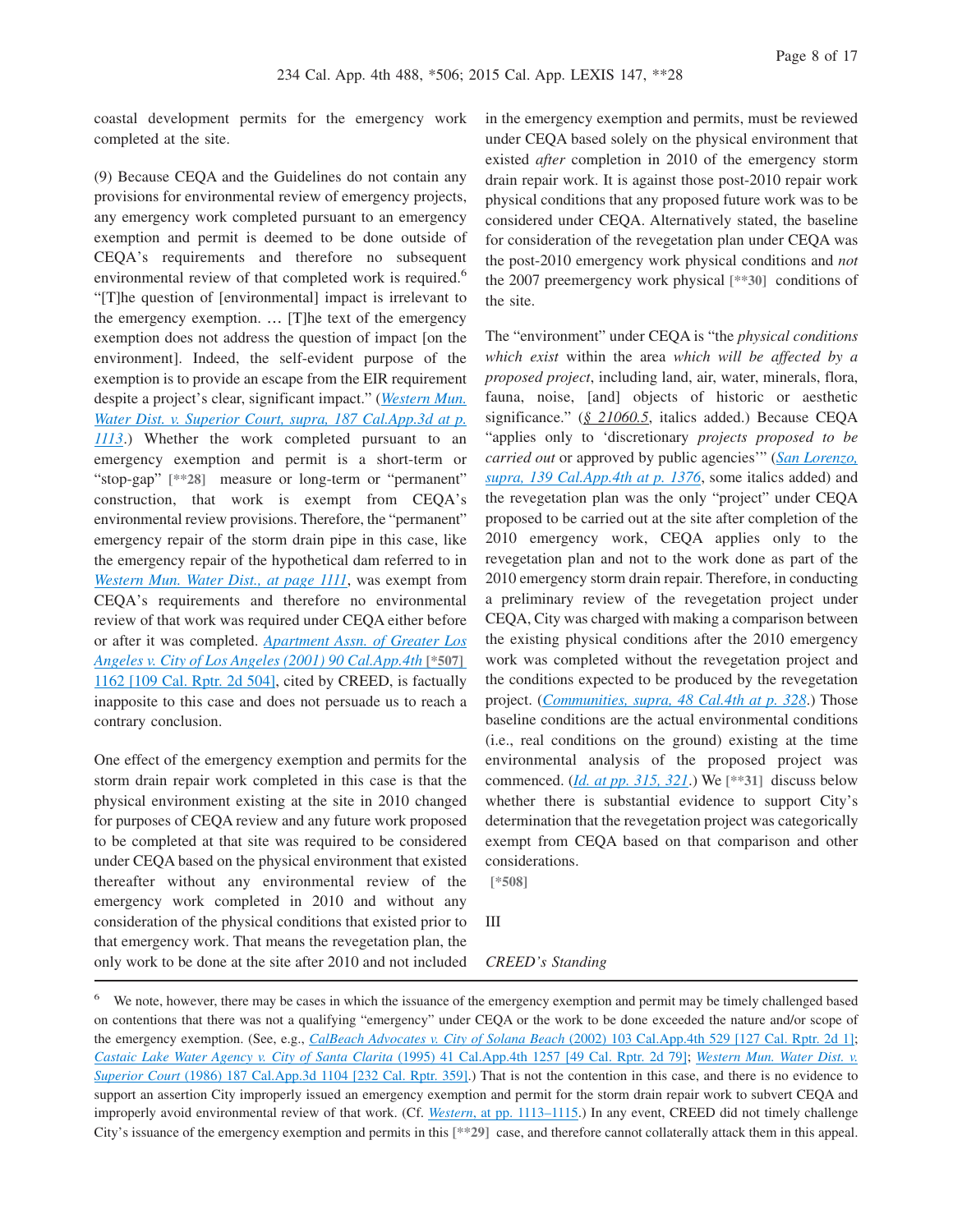City contends the trial court erred by finding CREED had standing to challenge City's determination that an emergency exemption under CEQA applied to its 2010 storm drain repair work.

## A

In granting CREED's petition, the court concluded it had jurisdiction to consider CREED's objections to the storm drain repair work City performed under the emergency exemption. The court stated: "As a preliminary matter, the Court notes that the City stated that it does not contest [CREED's] standing to challenge the exemptions applied for the after-the-fact permits. [Citation.] However, it does contend that the Court has no jurisdiction to hear [CREED's] objections to work done under the emergency exemption. The Court disagrees." The court apparently based its conclusion on the presumed hesitance of trial courts in general to issue a temporary restraining order and delay emergency repairs if a party timely challenges an agency's emergency exemption determination.

## B

(10) City asserts the trial **[\*\*32]** court erred by concluding CREED had standing to challenge City's determination that an emergency exemption under CEQA applied to its 2010 storm drain repair work even though CREED did not timely challenge that determination. Absent a timely challenge to an agency's emergency exemption determination, any emergency work completed pursuant to that exemption determination cannot thereafter be collaterally challenged. (See *[§ 21167, subd. \(d\)](http://advance.lexis.com/api/document?collection=statutes-legislation&id=urn:contentItem:4WN4-1PW0-R03K-K1G8-00000-00&context=1000516)* [providing a 35-day period for challenging a notice of exemption and, if none was properly filed, a maximum 180-day statute of limitations for challenges to agency determinations under CEQA]; see also *[Guidelines, § 15062, subd. \(d\)](http://advance.lexis.com/api/document?collection=administrative-codes&id=urn:contentItem:5381-TN80-0012-J533-00000-00&context=1000516)*.) Therefore, CREED did not have standing to challenge City's storm drain repair work completed in 2010 pursuant to its emergency exemption determination. Any concern of the court regarding the hesitancy of courts to issue temporary restraining orders on timely filed challenges to emergency exemption determinations is not sufficient to create standing for a party that did not timely file a challenge to that determination. City correctly asserts CREED had standing to challenge only City's determination that its revegetation project was exempt from CEQA.

To the **[\*\*33]** extent CREED argues it retained standing to challenge the "permanent" aspects of the emergency storm drain repair work but not the "temporary" emergency work, it misconstrues and/or misapplies CEQA and the **[\*509]**

Guidelines. As discussed above, *all* emergency work, whether considered "temporary" or "permanent" work, is exempt from CEQA environmental review. (*[§§ 21080, subd.](http://advance.lexis.com/api/document?collection=statutes-legislation&id=urn:contentItem:4WN4-1BN0-R03K-G18G-00000-00&context=1000516) [\(b\)](http://advance.lexis.com/api/document?collection=statutes-legislation&id=urn:contentItem:4WN4-1BN0-R03K-G18G-00000-00&context=1000516)*, *21060.3*; see also *[Guidelines, § 15269](http://advance.lexis.com/api/document?collection=administrative-codes&id=urn:contentItem:5381-TNC0-0012-J02C-00000-00&context=1000516)*.) Therefore, absent a timely challenge to an agency's emergency exemption determination, a party does not have standing to challenge that determination, whether or not the emergency work is considered "permanent." Likewise, CREED wrongly argues City's NOE, in effect, gave it a "second bite at the apple" because City described the work covered thereby as the "emergency repair work that has already been completed plus the proposed revegetation plan." To the extent City included the completed emergency repair work in its NOE, 2011 exemption determination, and 2012 regular site and coastal development permits, that inclusion was redundant and unnecessary. As discussed above, the 2010 storm drain repair work was exempt from CEQA on City's determination that the work was exempt under *[section 21080, subdivision](http://advance.lexis.com/api/document?collection=statutes-legislation&id=urn:contentItem:4WN4-1BN0-R03K-G18G-00000-00&context=1000516) [\(b\)](http://advance.lexis.com/api/document?collection=statutes-legislation&id=urn:contentItem:4WN4-1BN0-R03K-G18G-00000-00&context=1000516)*. Thereafter, no subsequent or additional **[\*\*34]** exemption determinations were necessary. To the extent City thereafter found its completed storm drain repair work was exempt from CEQA, it was merely confirming its prior emergency exemption determination.

#### IV

#### *CEQA Exemption for Revegetation Project*

City contends it had substantial evidence to support its finding that the regular, nonemergency site and coastal development permits for the revegetation project were exempt from CEQA's requirements under either the commonsense exemption or a categorical exemption.

#### A

In issuing its NOE in November 2011, City concluded the project was exempt from CEQA, explaining it had conducted a study that determined "the project would not result in significant environmental impacts and meets the criteria set forth in CEQA *[\[Guidelines\] Sections 15301](http://advance.lexis.com/api/document?collection=administrative-codes&id=urn:contentItem:5381-TNC0-0012-J035-00000-00&context=1000516)*, *[15302](http://advance.lexis.com/api/document?collection=administrative-codes&id=urn:contentItem:5381-TNC0-0012-J036-00000-00&context=1000516)*, and *[15061\(b\)\(3\)](http://advance.lexis.com/api/document?collection=administrative-codes&id=urn:contentItem:5381-TN80-0012-J532-00000-00&context=1000516)* (General Rule). *The only physical change associated with the project is the implementation of the revegetation plan. Since the revegetation would not result in a significant effect on the environment*[,] *the project would be exempt from CEQA in accordance with [Section](http://advance.lexis.com/api/document?collection=administrative-codes&id=urn:contentItem:5381-TN80-0012-J532-00000-00&context=1000516) [15061\(b\)\(3\)](http://advance.lexis.com/api/document?collection=administrative-codes&id=urn:contentItem:5381-TN80-0012-J532-00000-00&context=1000516)*." (Italics added.) City relied primarily, if not exclusively, on *[Guidelines section 15061, subdivision \(b\)\(3\)](http://advance.lexis.com/api/document?collection=administrative-codes&id=urn:contentItem:5381-TN80-0012-J532-00000-00&context=1000516)*, or the commonsense exemption, to find the revegetation project was exempt from CEQA. **[\*\*35] [\*510]**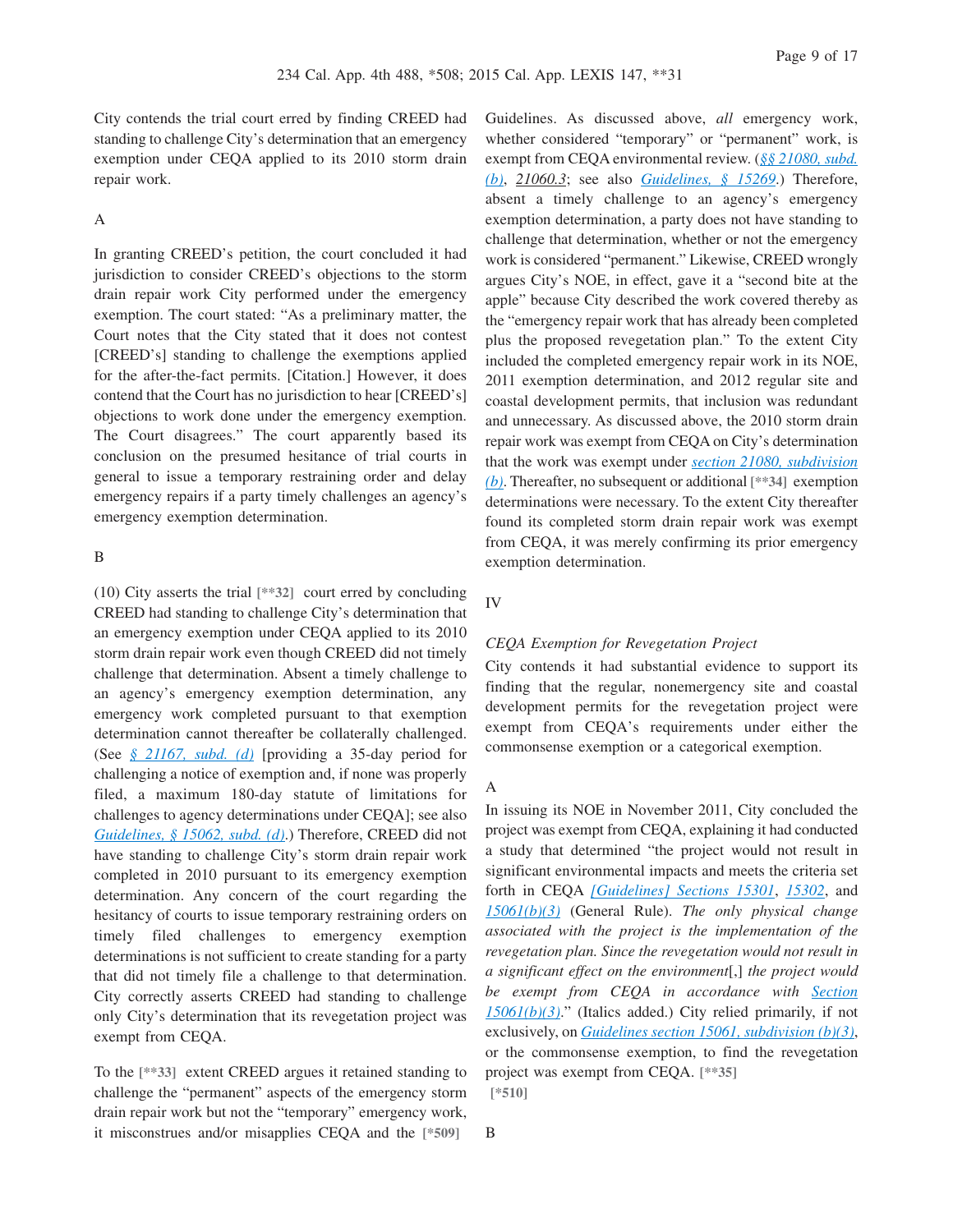CEQA does not apply to projects that are statutorily or categorically exempt or fall under the " ' "common sense" ' " exemption. (*[San Lorenzo, supra, 139 Cal.App.4th at pp.](http://advance.lexis.com/api/document?collection=cases&id=urn:contentItem:4K2S-JY70-0039-40WJ-00000-00&context=1000516) [1380–1381](http://advance.lexis.com/api/document?collection=cases&id=urn:contentItem:4K2S-JY70-0039-40WJ-00000-00&context=1000516)*.) The Guidelines "list categorical exemptions or 'classes of projects' that the resources agency has determined to be exempt per se because they do not have a significant effect on the environment. [Citations.] [¶] A project that qualifies for neither a statutory nor a categorical exemption may nonetheless be found exempt under what is sometimes called the 'commonsense' exemption, which applies '[w]here it can be seen with certainty that there is no possibility that the activity in question may have a significant effect on the environment' [citation]." (*[Muzzy Ranch, supra, 41 Cal.4th](http://advance.lexis.com/api/document?collection=cases&id=urn:contentItem:4P19-M670-TXFN-82J2-00000-00&context=1000516) [at p. 380](http://advance.lexis.com/api/document?collection=cases&id=urn:contentItem:4P19-M670-TXFN-82J2-00000-00&context=1000516)*.)

(11) *[Section 15061, subdivision \(b\), of the Guidelines](http://advance.lexis.com/api/document?collection=administrative-codes&id=urn:contentItem:5381-TN80-0012-J532-00000-00&context=1000516)* provides that a project is exempt from CEQA if it is (1) exempt by statute; (2) exempt pursuant to a categorical exemption; or (3) the activity is covered by "the general rule that CEQA applies only to projects which have the potential for causing a significant effect on the environment" (i.e., the "common sense" exemption). "A categorical exemption is based on a finding by the Resources Agency that a class or category of projects does not have a significant effect on the environment." (*[Davidon Homes v. City of San Jose \(1997\)](http://advance.lexis.com/api/document?collection=cases&id=urn:contentItem:3RJN-2TG0-0039-43TP-00000-00&context=1000516) [54 Cal.App.4th 106, 115 \[62 Cal. Rptr. 2d 612\]](http://advance.lexis.com/api/document?collection=cases&id=urn:contentItem:3RJN-2TG0-0039-43TP-00000-00&context=1000516)* (*Davidon* **[\*\*36]** ).) The commonsense exemption applies "[w]here it can be seen with certainty that there is no possibility that the activity in question may have a significant effect on the environment … ." (*[Guidelines, § 15061, subd. \(b\)\(3\)](http://advance.lexis.com/api/document?collection=administrative-codes&id=urn:contentItem:5381-TN80-0012-J532-00000-00&context=1000516)*.) "A discussion accompanying this Guideline explains its purpose as follows: '*[Subsection \(b\)\(3\)](http://advance.lexis.com/api/document?collection=administrative-codes&id=urn:contentItem:5381-TN80-0012-J532-00000-00&context=1000516)* provides a short way for agencies to deal with discretionary activities which could arguably be subject to the CEQA process but which common sense provides should not be subject to the Act. [¶] This section is based on the idea that CEQA applies jurisdictionally to activities which have the potential for causing environmental effects. Where an activity has no possibility of causing a significant effect, the activity will not be subject to CEQA.'" (*[Davidon, supra, 54 Cal.App.4th](http://advance.lexis.com/api/document?collection=cases&id=urn:contentItem:3RJN-2TG0-0039-43TP-00000-00&context=1000516) [at pp. 112–113](http://advance.lexis.com/api/document?collection=cases&id=urn:contentItem:3RJN-2TG0-0039-43TP-00000-00&context=1000516)*.)

On appeal, we must determine whether the agency abused its discretion by finding a project exempt from CEQA and, in so doing, we review the administrative record de novo to determine whether the agency proceeded in the manner required by law and whether there is substantial evidence to support the agency's finding that a project is exempt under a statutory or categorical exemption or the commonsense exemption. (*§ 21168.5*; *[San Lorenzo, supra, 139 Cal.App.4th](http://advance.lexis.com/api/document?collection=cases&id=urn:contentItem:4K2S-JY70-0039-40WJ-00000-00&context=1000516) [at pp. 1375, 1381–1382](http://advance.lexis.com/api/document?collection=cases&id=urn:contentItem:4K2S-JY70-0039-40WJ-00000-00&context=1000516)*; *[Davidon, supra, 54 Cal.App.4th at](http://advance.lexis.com/api/document?collection=cases&id=urn:contentItem:3RJN-2TG0-0039-43TP-00000-00&context=1000516) [pp. 112–113](http://advance.lexis.com/api/document?collection=cases&id=urn:contentItem:3RJN-2TG0-0039-43TP-00000-00&context=1000516)*.) Substantial evidence "may **[\*\*37]** be found in the information submitted in connection with the project, including at any **[\*511]** hearings that the agency chooses to hold." (*[San Lorenzo, at p. 1386](http://advance.lexis.com/api/document?collection=cases&id=urn:contentItem:4K2S-JY70-0039-40WJ-00000-00&context=1000516)*.) "The scope of an exemption may be analyzed as a question of statutory interpretation and thus subject to independent review." (*[Id. at p. 1382](http://advance.lexis.com/api/document?collection=cases&id=urn:contentItem:4K2S-JY70-0039-40WJ-00000-00&context=1000516)*.) Nevertheless, courts should not expand exemption categories beyond the reasonable scope of their statutory language. (*[Mountain Lion Foundation v. Fish & Game Com., supra,](http://advance.lexis.com/api/document?collection=cases&id=urn:contentItem:3RHR-WD40-0039-43JM-00000-00&context=1000516) [16 Cal.4th at p. 125](http://advance.lexis.com/api/document?collection=cases&id=urn:contentItem:3RHR-WD40-0039-43JM-00000-00&context=1000516)*.)

### C

Based on our review of the administrative record, we conclude there is substantial evidence to support City's determination that the revegetation project was exempt from CEQA pursuant to the commonsense exemption under *[Guidelines section 15061, subdivision \(b\)\(3\)](http://advance.lexis.com/api/document?collection=administrative-codes&id=urn:contentItem:5381-TN80-0012-J532-00000-00&context=1000516)*. As discussed above, on January 15, 2010, *before* the emergency storm drain repair work began, City's engineering and capital projects department issued an updated biological letter report modifying RBC's April 2008 report to reflect the revised scope of work. The update letter stated the revised project area was about 2,835 square feet, or about 0.065 of an acre. The letter stated the project would directly impact only "disturbed habitat (Tier IV)," also known as ruderal vegetation. The letter stated that under City's biological guidelines, "*impacts to* lands classified **[\*\*38]** as *Tier IV* upland *habitat* are *not considered significant* … ." (Italics added.)

In June 2011, *after* completion of the emergency storm drain repair work, a revegetation/restoration planting plan was prepared by Merkel & Associates, Inc., for City's project. The goal of the plan was to *restore* the area entirely with native vegetation (i.e., diegan coastal sage scrub and southern mixed chaparral) and thereby *biologically improve* on the current postimpact conditions of the site. The plan stated the areas impacted by the storm drain repair work were "*mostly devoid of vegetation*." (Italics added.) The plan provided that the site would be revegetated with a combination of native container plantings and an application of native seed mix hydroseed slurry, with specific species set forth in tables based on the native habitat immediately adjacent to the site.

Thereafter, apparently in November 2011, Jeff Szymanski, City's environmental planner for the project, completed a two-page preliminary review worksheet (or, as the parties refer to it, an "initial study") to determine whether the project might have any significant effect on the environment. After apparently reviewing the original April **[\*\*39]** 2008 biological resources report and the June 2011 revegetation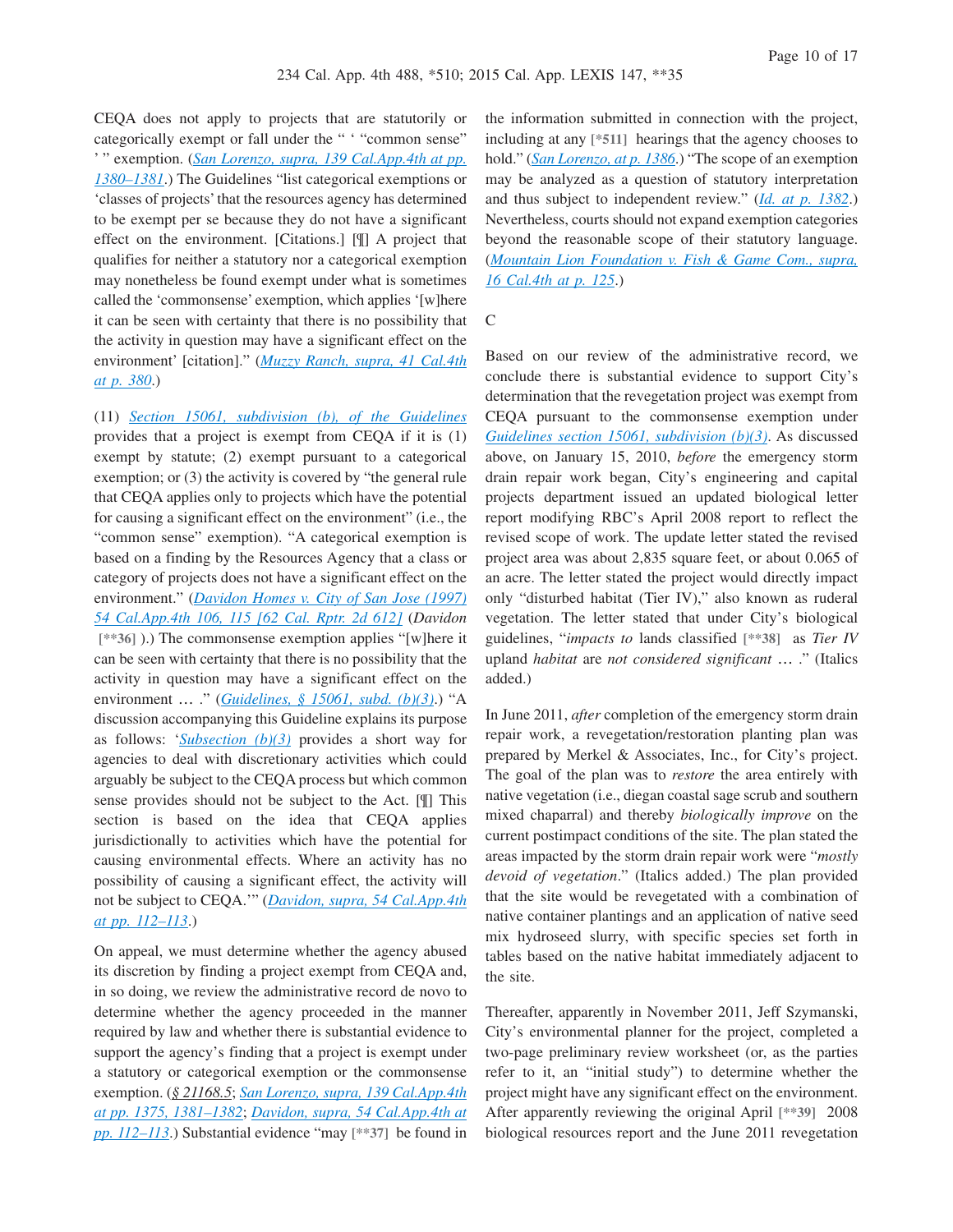plan, he found the revegetation plan was the only proposed physical change to the existing area. He noted the existing habitat at the site was a mix of native and nonnative plants. He concluded the project would have no impact on the site's biological resources. He further **[\*512]** found the revegetation plan would return the slope to its previous conditions and improve the site's visual quality.

In its November 2011 NOE, City concluded that because the revegetation plan "*would not result in a significant effect on the environment*[,] *the project would be exempt from CEQA in accordance with [Section 15061\(b\)\(3\)](http://advance.lexis.com/api/document?collection=administrative-codes&id=urn:contentItem:5381-TN80-0012-J532-00000-00&context=1000516)*." (Italics added.) City concluded the revegetation project was exempt from CEQA under the commonsense exemption of *[Guidelines](http://advance.lexis.com/api/document?collection=administrative-codes&id=urn:contentItem:5381-TN80-0012-J532-00000-00&context=1000516) [section 15061, subdivision \(b\)\(3\)](http://advance.lexis.com/api/document?collection=administrative-codes&id=urn:contentItem:5381-TN80-0012-J532-00000-00&context=1000516)*.

Based on that evidence, it is undisputed that the existing physical conditions of the site in 2011 (*after* the emergency storm drain repair work had been completed) consisted primarily of bare dirt. The site was described as "mostly devoid of vegetation." That 2011 postemergency work condition of the site constituted the baseline against which the proposed project, or revegetation plan, was to be compared in City's determination **[\*\*40]** whether the project might have a significant effect on the environment. The existing physical conditions, or real conditions on the ground, in 2011, when the project was analyzed for any possible significant effect on the environment, therefore consisted mostly of bare *dirt* and vegetation that was mostly *nonnative plants*. In comparison, the revegetation plan proposed to install *native plants*, thereby clearly improving the physical conditions at the site. Although the revegetation plan would change or alter the site's 2011 physical conditions, it is only "a substantial, or potentially substantial, *adverse* change in any of the physical conditions" that constitutes a "significant effect on the environment" within the meaning of CEQA. (*[Guidelines, § 15382](http://advance.lexis.com/api/document?collection=administrative-codes&id=urn:contentItem:5381-TND0-0012-J05J-00000-00&context=1000516)*, italics added; see *[§ 21068](http://advance.lexis.com/api/document?collection=statutes-legislation&id=urn:contentItem:4WN4-1BN0-R03K-G188-00000-00&context=1000516)*.) Because the revegetation plan indisputably

would *improve* the site's physical conditions compared to its 2011 physical conditions, that plan would *not* result in any *adverse* change in its physical conditions. Therefore, the revegetation plan could have no significant effect on the environment within the meaning of CEQA. Because the evidence in the administrative record shows "with certainty that there is no possibility **[\*\*41]** that the activity in question [(i.e., the revegetation plan)] may have a significant effect on the environment" (*[Guidelines, § 15061, subd. \(b\)\(3\)](http://advance.lexis.com/api/document?collection=administrative-codes&id=urn:contentItem:5381-TN80-0012-J532-00000-00&context=1000516)*), we conclude there is substantial evidence to support City's determination that the revegetation project was exempt from CEQA pursuant to the commonsense exemption (i.e., *[Guidelines, § 15061, subd. \(b\)\(3\)](http://advance.lexis.com/api/document?collection=administrative-codes&id=urn:contentItem:5381-TN80-0012-J532-00000-00&context=1000516)*) and therefore conclude City did not abuse its discretion by so finding. The trial court erred by concluding there was insufficient evidence to support City's determination that the project was exempt from CEQA.<sup>7</sup>

## **[\*513]**

Because we conclude there is substantial evidence to support City's determination the revegetation project was exempt from CEQA under the commonsense exemption, we need not address the possible alternative exemptions cited by City (i.e., *[Guidelines, §§ 15301](http://advance.lexis.com/api/document?collection=administrative-codes&id=urn:contentItem:5381-TNC0-0012-J035-00000-00&context=1000516)*, *[15302](http://advance.lexis.com/api/document?collection=administrative-codes&id=urn:contentItem:5381-TNC0-0012-J036-00000-00&context=1000516)*). Nevertheless, we note it is possible the revegetation plan was exempt under the "Class 1" exemption for " 'existing facilities,' " which applies to "repair … or minor alteration of existing public … facilities, … or *topographical features*, involving negligible or no expansion of use beyond that existing at the time of the lead agency's determination." (*[Guidelines, §](http://advance.lexis.com/api/document?collection=administrative-codes&id=urn:contentItem:5381-TNC0-0012-J035-00000-00&context=1000516) [15301](http://advance.lexis.com/api/document?collection=administrative-codes&id=urn:contentItem:5381-TNC0-0012-J035-00000-00&context=1000516)*, italics added.) Among the various nonexclusive examples listed in that section is the example of "[m]aintenance of existing landscaping [and] native growth … ." (*[Guidelines, § 15301, subd. \(h\)](http://advance.lexis.com/api/document?collection=administrative-codes&id=urn:contentItem:5381-TNC0-0012-J035-00000-00&context=1000516)*.) It would seem logical that the *improvement*, and not mere maintenance, of the existing landscape with native plants would similarly be exempt under that section.<sup>8</sup>

<sup>7</sup> In opposition to City's contention, CREED primarily argues the project must be viewed as a whole (i.e., both the emergency storm drain repair work and the revegetation plan) and with a 2007 baseline (i.e., before the emergency storm drain repair work was completed). Because we considered those arguments above, we need not address them again. In any event, we are not persuaded by CREED's argument that there is insufficient evidence to support City's determination the project was exempt from CEQA. CREED wrongly asserts in its respondent's brief that there is "nothing in the record discuss[ing] the revegetation plan in any detail" and City's appellate counsel "fabricat[ed]" its reference to native **[\*\*42]** plants. As discussed above, the administrative record contains evidence regarding the details of the revegetation plan, including the types and quantity of native plants to be installed at the 2,835 square foot site.

<sup>8</sup> We note City could also [\*\*43] have considered whether the revegetation project was exempt from CEQA under [Guidelines sections](http://advance.lexis.com/api/document?collection=administrative-codes&id=urn:contentItem:5381-TNC0-0012-J038-00000-00&context=1000516) [15304, subdivision \(b\)](http://advance.lexis.com/api/document?collection=administrative-codes&id=urn:contentItem:5381-TNC0-0012-J038-00000-00&context=1000516) (minor alterations in the condition of land and/or vegetation [e.g., "[n]ew gardening or landscaping"]) and [15333,](http://advance.lexis.com/api/document?collection=administrative-codes&id=urn:contentItem:5381-TND0-0012-J049-00000-00&context=1000516) subdivision  $(d)(1)$  (habitat restoration projects under five acres in size [e.g., "revegetation of disturbed areas with native plant species"]). Although we need not address the applicability of those possible categorical exemptions based on the administrative record in this case, they nevertheless appear to support City's determination that the revegetation project was exempt from CEQA as not having any significant effect on the environment.

V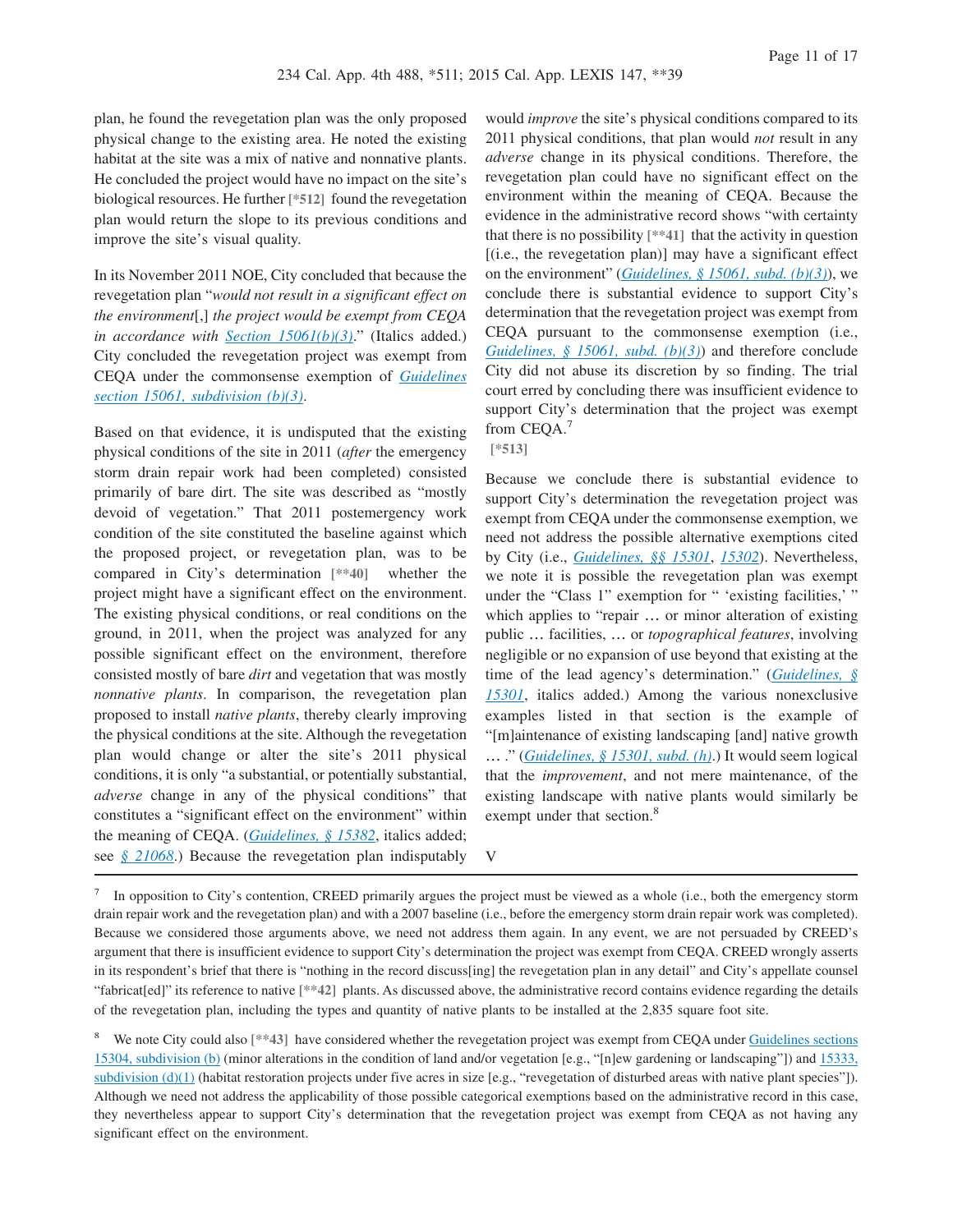#### *Unusual Circumstances Exception*

City contends CREED did not carry its burden to present substantial evidence to show an exception applied to the exemption for the revegetation project based on a reasonable possibility that the project may have a significant effect on the environment.

## A

(12) The Guidelines provide exceptions to categorical exemptions. (*[Guidelines, § 15300.2](http://advance.lexis.com/api/document?collection=administrative-codes&id=urn:contentItem:5381-TNC0-0012-J032-00000-00&context=1000516)*.) "A categorical exemption shall not be used for an activity where there is a reasonable possibility that the activity will have a significant effect on the environment due to unusual circumstances." (*[Id., subd. \(c\)](http://advance.lexis.com/api/document?collection=administrative-codes&id=urn:contentItem:5381-TNC0-0012-J032-00000-00&context=1000516)*.) **[\*\*44]** Under that provision, a challenger must show not only the **[\*514]** existence of unusual circumstances, but also that there is a reasonable possibility the project will have a significant effect on the environment because of those unusual circumstances. (*[Guidelines, §](http://advance.lexis.com/api/document?collection=administrative-codes&id=urn:contentItem:5381-TNC0-0012-J032-00000-00&context=1000516) [15300.2, subd. \(c\)](http://advance.lexis.com/api/document?collection=administrative-codes&id=urn:contentItem:5381-TNC0-0012-J032-00000-00&context=1000516)*; *[Santa Monica Chamber of Commerce v.](http://advance.lexis.com/api/document?collection=cases&id=urn:contentItem:46MN-J1R0-0039-412D-00000-00&context=1000516) [City of Santa Monica \(2002\) 101 Cal.App.4th 786, 800 \[124](http://advance.lexis.com/api/document?collection=cases&id=urn:contentItem:46MN-J1R0-0039-412D-00000-00&context=1000516) [Cal. Rptr. 2d 731\]](http://advance.lexis.com/api/document?collection=cases&id=urn:contentItem:46MN-J1R0-0039-412D-00000-00&context=1000516)* (*Santa Monica*).) Although the guidelines do not define the term "unusual circumstances," case law has interpreted that term as "some feature of the project that distinguishes it" (*[Fairbank v. City of Mill Valley \(1999\) 75](http://advance.lexis.com/api/document?collection=cases&id=urn:contentItem:3Y15-RNN0-0039-42M9-00000-00&context=1000516) [Cal.App.4th 1243, 1260 \[89 Cal. Rptr. 2d 233\]](http://advance.lexis.com/api/document?collection=cases&id=urn:contentItem:3Y15-RNN0-0039-42M9-00000-00&context=1000516)*) from others in the exempt class (*[id. at p. 1251](http://advance.lexis.com/api/document?collection=cases&id=urn:contentItem:3Y15-RNN0-0039-42M9-00000-00&context=1000516)*), which is unusual "relative to the *typical* circumstances related to an otherwise typically exempt project" (*[Santa Monica, at p. 801](http://advance.lexis.com/api/document?collection=cases&id=urn:contentItem:46MN-J1R0-0039-412D-00000-00&context=1000516)*). Cases have held the presence of similar facilities in the local area precludes the existence of unusual circumstances. (See, e.g., *[Bloom v. McGurk \(1994\) 26 Cal.App.4th 1307, 1314–1316](http://advance.lexis.com/api/document?collection=cases&id=urn:contentItem:3RX6-G210-003D-J0NW-00000-00&context=1000516) [\[31 Cal. Rptr. 2d 914\]](http://advance.lexis.com/api/document?collection=cases&id=urn:contentItem:3RX6-G210-003D-J0NW-00000-00&context=1000516)*; *[City of Pasadena v. State of](http://advance.lexis.com/api/document?collection=cases&id=urn:contentItem:3RX6-GJY0-003D-J2SG-00000-00&context=1000516) [California \(1993\) 14 Cal.App.4th 810, 826–827 \[17 Cal.](http://advance.lexis.com/api/document?collection=cases&id=urn:contentItem:3RX6-GJY0-003D-J2SG-00000-00&context=1000516) [Rptr. 2d 766\]](http://advance.lexis.com/api/document?collection=cases&id=urn:contentItem:3RX6-GJY0-003D-J2SG-00000-00&context=1000516)*.)

"[O]nce an agency … determines, based on substantial evidence in the record, that the project falls within a categorical exemption … , the burden shifts to the challenging party … to '"produce substantial evidence …"' … that one of the exceptions to categorical exemption applies." (*[Santa Monica, supra, 101 Cal.App.4th at p. 796](http://advance.lexis.com/api/document?collection=cases&id=urn:contentItem:46MN-J1R0-0039-412D-00000-00&context=1000516)*, citation omitted.) The appropriate standard in reviewing on appeal whether an exception applies to a categorical exemption is unclear. (*[Hines v. California Coastal Com.](http://advance.lexis.com/api/document?collection=cases&id=urn:contentItem:7YXS-9NY0-YB0K-H06Y-00000-00&context=1000516) [\(2010\) 186 Cal.App.4th 830, 855–856 \[112 Cal. Rptr. 3d](http://advance.lexis.com/api/document?collection=cases&id=urn:contentItem:7YXS-9NY0-YB0K-H06Y-00000-00&context=1000516)* *[354\]](http://advance.lexis.com/api/document?collection=cases&id=urn:contentItem:7YXS-9NY0-YB0K-H06Y-00000-00&context=1000516)* [noting split of authority].) Some courts have **[\*\*45]** applied the " 'fair argument' " standard (i.e., is there a fair argument based on substantial evidence the project will have a significant effect on the environment), and other courts have applied the ordinary substantial evidence standard (i.e., deferring to agency's finding the categorical exemption applies). (*[Id. at p. 856](http://advance.lexis.com/api/document?collection=cases&id=urn:contentItem:7YXS-9NY0-YB0K-H06Y-00000-00&context=1000516)*, citing *[Fairbank v. City of](http://advance.lexis.com/api/document?collection=cases&id=urn:contentItem:3Y15-RNN0-0039-42M9-00000-00&context=1000516) [Mill Valley, supra, 75 Cal.App.4th at pp. 1259–1260](http://advance.lexis.com/api/document?collection=cases&id=urn:contentItem:3Y15-RNN0-0039-42M9-00000-00&context=1000516)*.) To resolve this appeal, we need not decide which standard is appropriate in determining whether CREED carried its burden to present evidence showing the "unusual circumstances" exception applied to City's exemption determination, because under either standard we conclude CREED did not satisfy its burden.

B

Although CREED argued below there was a reasonable possibility that the project would have a significant effect on the environment because of its unusual circumstances, it did not present or cite any evidence showing that **[\*515]** reasonable possibility existed.<sup>9</sup> CREED primarily cited circumstances relating to the emergency storm drain repair work completed in 2010. However, as discussed above, those circumstances are irrelevant to the determination whether the 2011 *revegetation* plan was exempt from CEQA.

CREED also argued the project's site was located on steep slopes, which City regards as environmentally sensitive lands, and therefore any work, including the revegetation project, done on that site is necessarily "unusual." However, a circumstance is "unusual" if it is unusual relative to the typical circumstances of an otherwise typically exempt project. (*[Santa Monica, supra, 101 Cal.App.4th at p. 801](http://advance.lexis.com/api/document?collection=cases&id=urn:contentItem:46MN-J1R0-0039-412D-00000-00&context=1000516)*.) CREED did not present any evidence showing the revegetation plan for the site was unusual compared to other typically exempt projects (e.g., other exempt revegetation plans). (*Ibid.*) CREED did not present any evidence showing that the site's steep slope or environmentally sensitive land was so unusual compared to other steep slopes or lands in La Jolla or other parts of the San Diego area or, for that matter, other typically exempt projects, that "unusual circumstances" existed under *[Guidelines section 15300.2,](http://advance.lexis.com/api/document?collection=administrative-codes&id=urn:contentItem:5381-TNC0-0012-J032-00000-00&context=1000516) [subdivision \(c\)](http://advance.lexis.com/api/document?collection=administrative-codes&id=urn:contentItem:5381-TNC0-0012-J032-00000-00&context=1000516)*. <sup>10</sup> Furthermore, CREED did not show the 2011 revegetation plan for a steep slope or environmentally sensitive land is an unusual method for "revegetating" the

<sup>9</sup> Because the trial court concluded the project was not exempt from CEQA, **[\*\*46]** it did not decide the question whether CREED had carried its burden to show an exception to the project's exemption applied.

<sup>10</sup> To the extent CREED cites the 2008 biological resources report's statement that the storm drain repair project had the potential for increased erosion due to vegetation modification, it again erroneously misconstrues the relevant "project" as the storm drain repair work.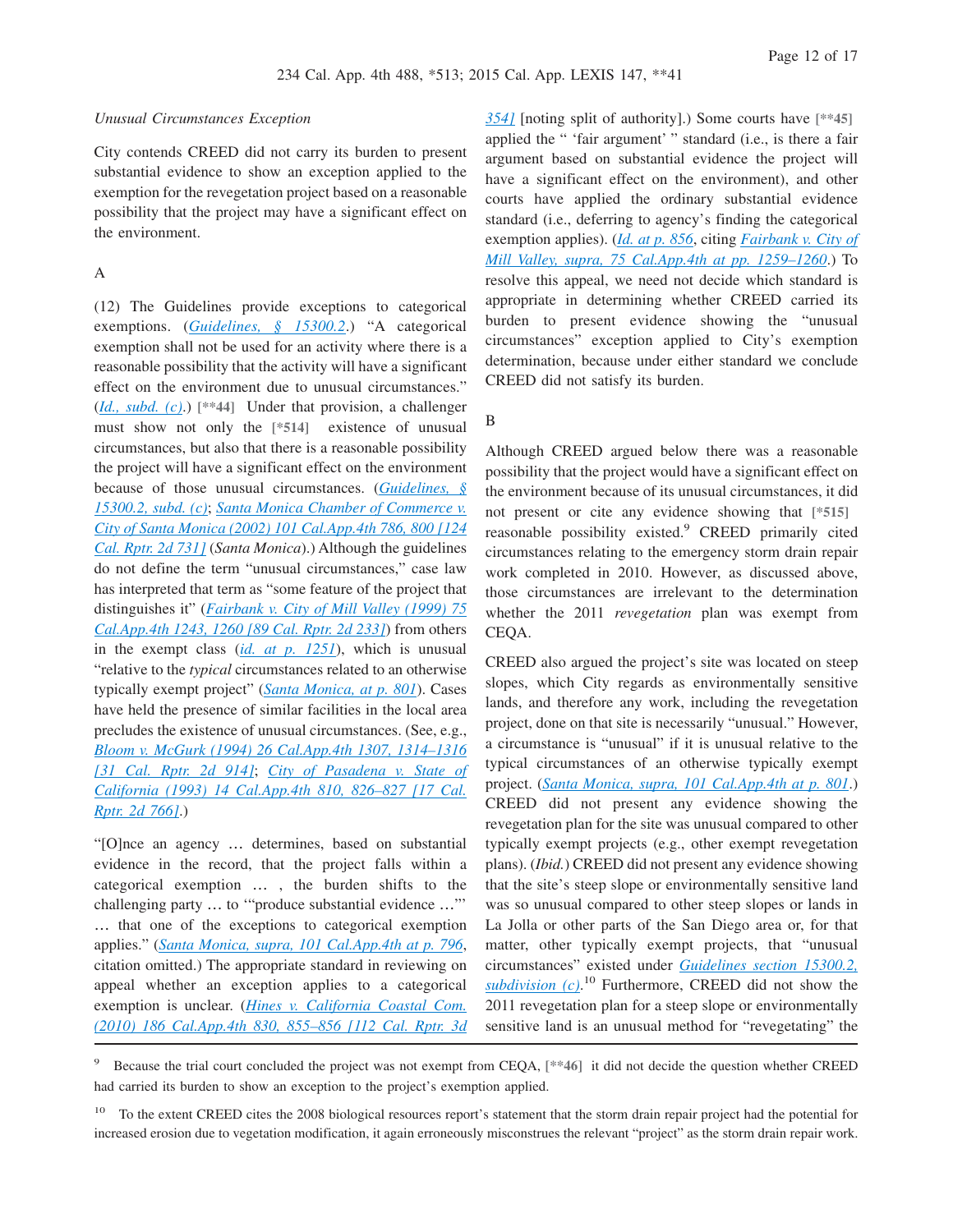site or stabilizing the slope when compared to other exempt **[\*\*47]** revegetation or slope stabilization plans. CREED did not carry its burden to show "unusual circumstances" existed.

(13) In any event, assuming arguendo that unusual circumstances existed, CREED nevertheless did not present any evidence showing there is a reasonable possibility the revegetation project will have a significant effect on the environment because of those unusual circumstances. CREED argues on appeal that there is a reasonable possibility the storm drain repair work will have a significant effect on the environment. However, as noted above, that argument is misguided because the only project exemption challenged in this appeal is the 2011 revegetation project and not the 2010 emergency storm drain repair **[\*\*48]** work. Furthermore, as we concluded above, the revegetation plan indisputably would *improve* the existing physical conditions of the site (mostly bare dirt and nonnative plants) by installing native plants to reflect the vegetation in the areas adjacent to the site. Without any possibility of an **[\*516]** *adverse* change to the environment, there can be no significant effect on the environment under CEQA. (*[§ 21068](http://advance.lexis.com/api/document?collection=statutes-legislation&id=urn:contentItem:4WN4-1BN0-R03K-G188-00000-00&context=1000516)*; *[Guidelines, § 15382](http://advance.lexis.com/api/document?collection=administrative-codes&id=urn:contentItem:5381-TND0-0012-J05J-00000-00&context=1000516)*.) CREED's argument, speculation, or unsubstantiated opinion or narrative to the contrary does not constitute substantial evidence showing the unusual circumstances exception to the project's exemption applies. (*[§ 21080, subd. \(e\)\(2\)](http://advance.lexis.com/api/document?collection=statutes-legislation&id=urn:contentItem:4WN4-1BN0-R03K-G18G-00000-00&context=1000516)*; *[Guidelines, § 15384, subd. \(a\)](http://advance.lexis.com/api/document?collection=administrative-codes&id=urn:contentItem:5381-TND0-0012-J05M-00000-00&context=1000516)*; *[Hines v. California Coastal](http://advance.lexis.com/api/document?collection=cases&id=urn:contentItem:7YXS-9NY0-YB0K-H06Y-00000-00&context=1000516) [Com., supra, 186 Cal.App.4th at pp. 856–858](http://advance.lexis.com/api/document?collection=cases&id=urn:contentItem:7YXS-9NY0-YB0K-H06Y-00000-00&context=1000516)*; *[San Lorenzo,](http://advance.lexis.com/api/document?collection=cases&id=urn:contentItem:4K2S-JY70-0039-40WJ-00000-00&context=1000516) [supra, 139 Cal.App.4th at p. 1390](http://advance.lexis.com/api/document?collection=cases&id=urn:contentItem:4K2S-JY70-0039-40WJ-00000-00&context=1000516)*; *[Magan v. County of](http://advance.lexis.com/api/document?collection=cases&id=urn:contentItem:47PN-KX00-0039-44H7-00000-00&context=1000516) [Kings \(2002\) 105 Cal.App.4th 468, 477 \[129 Cal. Rptr. 2d](http://advance.lexis.com/api/document?collection=cases&id=urn:contentItem:47PN-KX00-0039-44H7-00000-00&context=1000516) [344\]](http://advance.lexis.com/api/document?collection=cases&id=urn:contentItem:47PN-KX00-0039-44H7-00000-00&context=1000516)*; *[Apartment Assn. of Greater Los Angeles v. City of Los](http://advance.lexis.com/api/document?collection=cases&id=urn:contentItem:43K4-7BC0-0039-434F-00000-00&context=1000516) [Angeles, supra, 90 Cal.App.4th 1162, 1176](http://advance.lexis.com/api/document?collection=cases&id=urn:contentItem:43K4-7BC0-0039-434F-00000-00&context=1000516)*.) CREED did not carry its burden to show that exception applied.

## VI

#### *Due Process of Law*

City contends the trial court erred by finding CREED was denied due process of law when City did not timely disclose a document requested under the CPRA.

#### A

In November 2011, City's staff prepared a two-page preliminary review (or "initial study") worksheet evaluating whether the proposed revegetation project might have a significant effect on the environment. On November 29, 2011, City issued a NOE finding the revegetation project was exempt from CEQA pursuant to the **[\*\*49]** commonsense exemption under *[Guidelines section 15061,](http://advance.lexis.com/api/document?collection=administrative-codes&id=urn:contentItem:5381-TN80-0012-J532-00000-00&context=1000516) [subdivision \(b\)\(3\)](http://advance.lexis.com/api/document?collection=administrative-codes&id=urn:contentItem:5381-TN80-0012-J532-00000-00&context=1000516)*. That NOE referred to an "Initial Study" conducted by City. Also on November 29, City issued a NORA, which CREED apparently received. On December 5, CREED appealed City's environmental determination for the project. Also on December 5, CREED filed a CPRA request asking City for a copy of the "Initial Study" on which it relied in finding the project was exempt. On January 31, 2012, the City Council heard and denied CREED's appeal of City's exemption determination. However, City did not provide CREED with a copy of the "Initial Study" until *after* that hearing.

In granting the instant petition, the trial court found City had violated CREED's right to due process of law and a fair hearing when it did not timely provide CREED with a copy of the "Initial Study" before or at the time of its hearing of CREED's appeal of the exemption determination for the project. However, in so doing, the court considered the "project" as including both the emergency storm drain repair work completed in 2010 and the proposed revegetation plan for the site. The court reasoned that because **[\*517]** the "Initial Study" considered only the possible effect on the environment by the **[\*\*50]** revegetation plan and did not consider the "whole project" (i.e., both the completed emergency storm drain repair work and the proposed revegetation plan), CREED's lack of the Initial Study at the appeal hearing denied it a fair hearing on its appeal.

### B

City asserts the trial court erred by finding it violated CREED's right to due process of law when City heard CREED's appeal before providing it with a copy of the "Initial Study." It argues CREED received both reasonable notice of the appeal hearing and a reasonable opportunity to be heard, thereby giving it procedural due process.

(14) "Due process … 'does not require any particular form of notice or method of procedure. If the [administrative remedy] provides for reasonable notice and a reasonable opportunity to be heard, that is all that is required [for due process]. [Citations.]'" (*[Bockover v. Perko \(1994\) 28](http://advance.lexis.com/api/document?collection=cases&id=urn:contentItem:3RX6-G0X0-003D-J0HB-00000-00&context=1000516) [Cal.App.4th 479, 486 \[34 Cal. Rptr. 2d 423\]](http://advance.lexis.com/api/document?collection=cases&id=urn:contentItem:3RX6-G0X0-003D-J0HB-00000-00&context=1000516)*.) Due process requires a fair trial before an impartial tribunal, but it is the substance, and not the technical formalism, of an administrative procedure that affords due process. (*[Id. at p.](http://advance.lexis.com/api/document?collection=cases&id=urn:contentItem:3RX6-G0X0-003D-J0HB-00000-00&context=1000516) [488](http://advance.lexis.com/api/document?collection=cases&id=urn:contentItem:3RX6-G0X0-003D-J0HB-00000-00&context=1000516)*; *[Nightlife Partners, Ltd. v. City of Beverly Hills \(2003\)](http://advance.lexis.com/api/document?collection=cases&id=urn:contentItem:48FD-JRY0-0039-40KX-00000-00&context=1000516) [108 Cal.App.4th 81, 90 \[133 Cal. Rptr. 2d 234\]](http://advance.lexis.com/api/document?collection=cases&id=urn:contentItem:48FD-JRY0-0039-40KX-00000-00&context=1000516)*.)

As we concluded above, the "project" in this case is the revegetation plan and the project's baseline is the physical conditions of the site that existed *after* the emergency storm drain repair work was completed.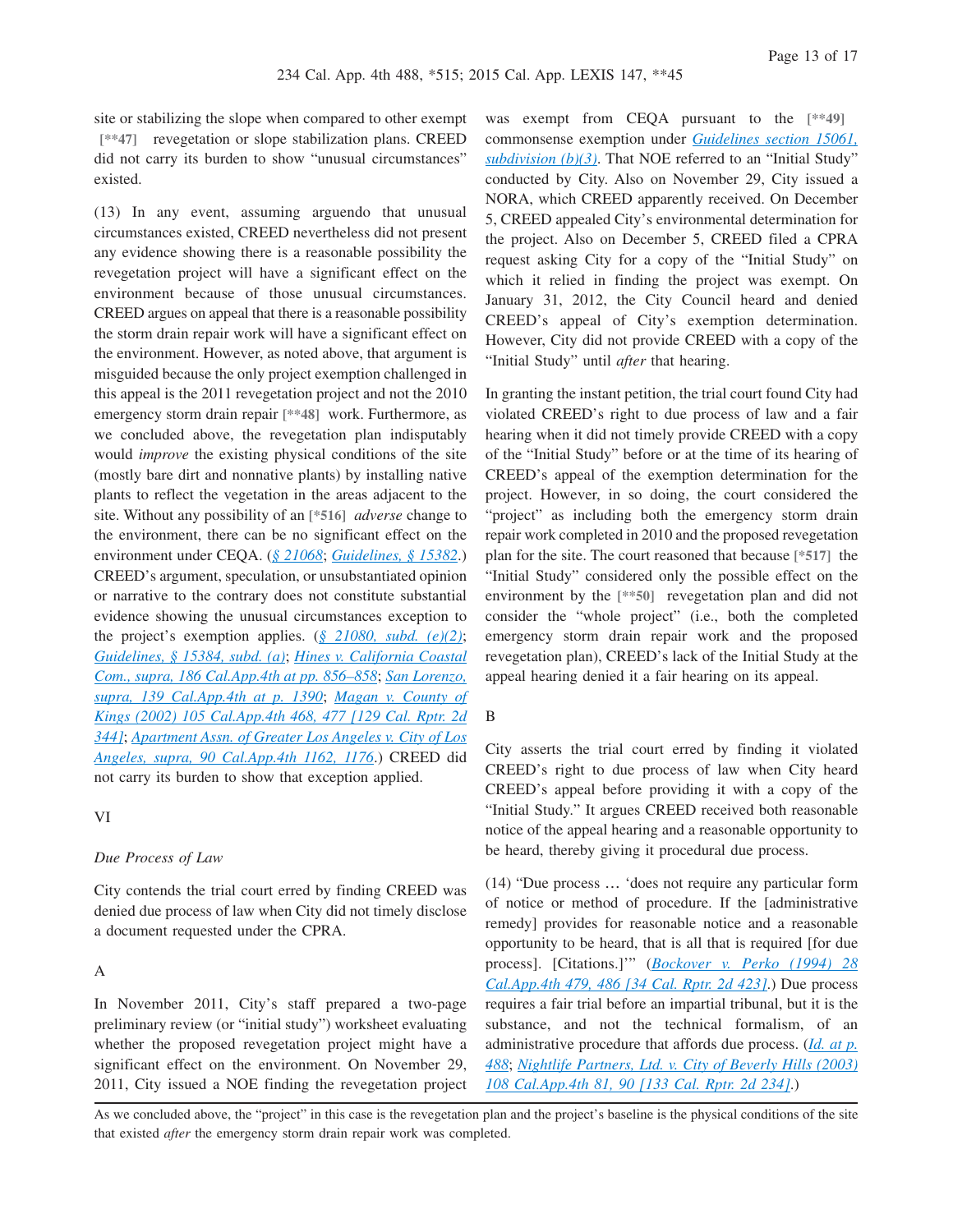Based on our review of the administrative record in this case, we conclude CREED was not denied its right to due process of law and a fair hearing. It received notice **[\*\*51]** of the hearing of its appeal of the NOE. CREED also had a reasonable opportunity to be heard at that appeal hearing. It was represented at the hearing and argued for a finding that the project was not exempt from CEQA. CREED argued it made a CPRA request for the initial study referred to in the NOE, the agenda materials did not include that study, and City had a history of using "bogus" emergency exemptions to grant project permits without CEQA environmental review. Szymanski appeared at the hearing and stated he had prepared City's initial study for the revegetation project and concluded it was categorically exempt from CEQA. The City Council unanimously denied CREED's appeal. In its January 31, 2012, resolution denying the appeal, the City Council noted the emergency storm drain repair work had been completed in May 2010 and the only work remaining to be completed was the revegetation of the site. It found approval of the project would not allow any physical changes to the environment other than revegetation of the site and therefore would not result in a significant effect on the environment.

Based on the record, there is nothing to support CREED's assertion it was denied procedural **[\*\*52]** due process based on City's failure to provide it with a **[\*518]** copy of the initial study before the appeal hearing. The City Council did not have the initial study and instead apparently relied on the other documents before it, as well as Szymanski's statements at the hearing, in deciding to deny CREED's appeal. The fact CREED did not have that one item of evidence (i.e., the initial study) at the time of the appeal hearing did not violate its right to due process of law and a fair hearing. It received reasonable notice of the hearing and a reasonable opportunity to be heard at the hearing. Furthermore, the "missing" initial study merely reflected Szymanski's conclusion that he stated at the hearing. CREED does not cite anything of substance in the initial study that could have changed the City Council's decision to deny its appeal. In fact, as we discussed above, the "project" involved in this appeal consisted only of the 2011 revegetation plan and not the 2010 storm drain repair work completed pursuant to a previous exemption (i.e., a statutory emergency exemption).

To the extent CREED complained below, and now complains on appeal, that the initial study addressed only the 2011 revegetation **[\*\*53]** plan and ignored the environmental impact of the 2010 storm drain repair work, the initial study was not deficient and properly addressed only the possible environmental impact of the revegetation plan. *[English v.](http://advance.lexis.com/api/document?collection=cases&id=urn:contentItem:3RRK-RM00-003C-H52R-00000-00&context=1000516)*

*[City of Long Beach \(1950\) 35 Cal.2d 155 \[217 P.2d 22\]](http://advance.lexis.com/api/document?collection=cases&id=urn:contentItem:3RRK-RM00-003C-H52R-00000-00&context=1000516)*, cited by CREED, is inapposite to this case and does not persuade us to reach a contrary conclusion. Unlike this case, *English* involved an administrative tribunal that based its decision in part on evidence received without the knowledge of the parties. (*[Id. at p. 158](http://advance.lexis.com/api/document?collection=cases&id=urn:contentItem:3RRK-RM00-003C-H52R-00000-00&context=1000516)*.) In this case, the record shows the City Council, like CREED, did not have the initial study and therefore did not base its decision on the content of that study. The trial court erred by finding City violated CREED's right to due process of law and a fair hearing.

VII

## *Trial Court's Denial of City's Request for Judicial Notice and Finding That Its Appeal Fee Was Unauthorized*

City contends the trial court erred by denying its request for judicial notice and finding its appeal fee was unauthorized.

### A

CREED's petition alleged a cause of action against City for the unlawful assessment of an unreasonable appeal fee. It alleged there was no provision in the San Diego Municipal Code that authorized a fee for an administrative appeal. Accordingly, **[\*\*54]** CREED sought an order requiring City to return three \$100 appeal fees it had paid in this matter. In its opposition brief below, City **[\*519]** argued its development services department properly charged CREED a \$100 fee for each appeal because case law holds administrative agencies may charge prehearing fees to process appeal hearings.

Prior to its April 26, 2013, hearing on the petition, the trial court apparently issued a tentative ruling finding City's appeal fee was unauthorized. At the hearing, City attempted to file a request for judicial notice of a document purporting to be an ordinance adopted by the City Council authorizing certain fees, including an appeal fee. The trial court denied the request for judicial notice as untimely filed, stating it was "too late" and its tentative ruling was already released before the request was made. CREED argued at the hearing that an appeal fee must be both lawfully approved and reasonable. It also argued the copy of the City ordinance that purportedly authorized an appeal fee was not authenticated by the signatures of the City clerk and mayor and also did not bear a stamp or other indication it was true and correct under penalty of perjury. More **[\*\*55]** importantly, it argued the copy did not include the attachment listing the specific fees approved by City. City's counsel replied that she was "really sad" that the last page of the ordinance (apparently the attachment listing the specific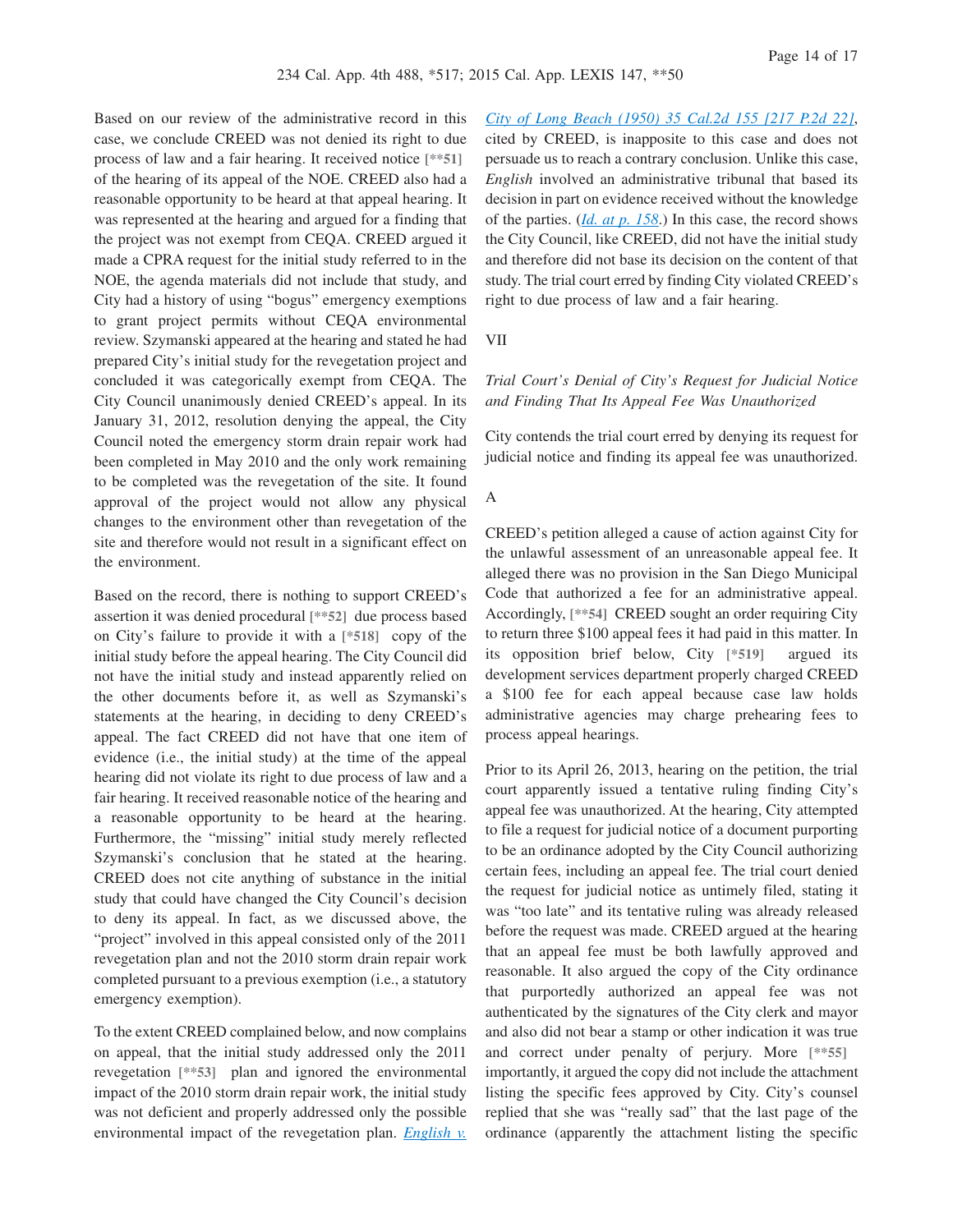fees) was not included in City's request for judicial notice.

On April 30, the trial court issued its order denying City's request for judicial notice and granting CREED's request for an order requiring City to refund the appeal fees it paid. In denying City's request for judicial notice, the court stated City had not provided any evidence explaining why the copy of the purported ordinance had not been produced earlier. It further found the copy of the purported ordinance was incomplete and did not indicate it was authenticated as required by the City charter. The court noted, in general, evidence not contained within the record is inadmissible. Thereafter, the court granted CREED's request for a refund of the appeal fees it paid to City, finding City conceded no provision in the San Diego Municipal Code authorized a fee for an administrative appeal. Furthermore, although City argued the ordinance that authorized the fee was not codified, the court **[\*\*56]** denied its request for judicial notice of that purported ordinance.

#### B

City asserts the trial court erred by denying its request for judicial notice. *[Evidence Code section 452, subdivision \(b\)](http://advance.lexis.com/api/document?collection=statutes-legislation&id=urn:contentItem:4WK3-CVG0-R03M-Y4V9-00000-00&context=1000516)*, provides that a court "may" take judicial notice of "[r]egulations and legislative enactments issued by or under the authority of the United States or any public entity in the United States." The parties do not dispute that an ordinance properly adopted by City qualifies for such judicial notice. *[Evidence Code section 453](http://advance.lexis.com/api/document?collection=statutes-legislation&id=urn:contentItem:4WK3-CVG0-R03M-Y4VC-00000-00&context=1000516)* provides: **[\*520]**

"The trial court *shall* take judicial notice of any matter specified in *[Section 452](http://advance.lexis.com/api/document?collection=statutes-legislation&id=urn:contentItem:4WK3-CVG0-R03M-Y4V9-00000-00&context=1000516)* if a party requests it and:

"(a) Gives each adverse party *sufficient notice* of the request, through the pleadings or otherwise, to enable such adverse party to prepare to meet the request; and

"(b) Furnishes the court with *sufficient information* to enable it to take judicial notice of the matter." (Italics added.) We apply the abuse of discretion standard in reviewing a trial court's ruling denying a request for judicial notice (i.e., we affirm the ruling unless the information provided to the trial court was so persuasive that no reasonable judge would have denied the request for judicial notice). (*[Willis v. State of California \(1994\) 22 Cal.App.4th](http://advance.lexis.com/api/document?collection=cases&id=urn:contentItem:3RX6-G7C0-003D-J1F2-00000-00&context=1000516) [287, 291 \[27 Cal. Rptr. 2d 413\]](http://advance.lexis.com/api/document?collection=cases&id=urn:contentItem:3RX6-G7C0-003D-J1F2-00000-00&context=1000516)*.)

Based on our review of the record, we conclude the trial

court did not abuse its **[\*\*57]** discretion by denying City's request for judicial notice of the copy of the purported ordinance. First, the court properly found City had not given CREED sufficient notice of its request for judicial notice to enable CREED to have a reasonable opportunity to prepare its opposition to the request and obtain information relevant to the matter to be noticed. Although the parties do not cite, and we are unaware of, any published case interpreting the term "sufficient notice" required under *[Evidence Code](http://advance.lexis.com/api/document?collection=statutes-legislation&id=urn:contentItem:4WK3-CVG0-R03M-Y4VC-00000-00&context=1000516) [section 453, subdivision \(a\)](http://advance.lexis.com/api/document?collection=statutes-legislation&id=urn:contentItem:4WK3-CVG0-R03M-Y4VC-00000-00&context=1000516)*, we conclude the trial court did not abuse its discretion by finding City did not meet that requirement in the circumstances of this case. CREED's petition sought a refund of the appeal fees it paid City. At the time it filed its opposition papers, City did not cite any ordinance that purportedly authorized that fee, nor did it request judicial notice of that ordinance at that time. The court apparently issued its tentative ruling the day before the scheduled April 26, 2013, hearing on CREED's petition. City apparently did not submit its request for judicial notice until the morning of the April 26 hearing. In so doing, the court could reasonably find CREED did not receive "sufficient notice" of that **[\*\*58]** request under *[Evidence](http://advance.lexis.com/api/document?collection=statutes-legislation&id=urn:contentItem:4WK3-CVG0-R03M-Y4VC-00000-00&context=1000516) [Code section 453, subdivision \(a\)](http://advance.lexis.com/api/document?collection=statutes-legislation&id=urn:contentItem:4WK3-CVG0-R03M-Y4VC-00000-00&context=1000516)*. The court could reasonably find CREED did not have a reasonable opportunity to prepare its opposition to the request and obtain information relevant to the matter to be noticed prior to the trial court's consideration of the request for judicial notice and the petition. The court properly found City did not satisfy the first requirement for mandatory judicial notice under *[Evidence Code section 453](http://advance.lexis.com/api/document?collection=statutes-legislation&id=urn:contentItem:4WK3-CVG0-R03M-Y4VC-00000-00&context=1000516)*.

We further conclude the trial court properly found City did not satisfy the second requirement for mandatory judicial notice under *[Evidence Code section 453](http://advance.lexis.com/api/document?collection=statutes-legislation&id=urn:contentItem:4WK3-CVG0-R03M-Y4VC-00000-00&context=1000516)*, namely, that City did not furnish the court with "sufficient information" to enable it to take judicial notice. (*[Evid. Code, § 453,](http://advance.lexis.com/api/document?collection=statutes-legislation&id=urn:contentItem:4WK3-CVG0-R03M-Y4VC-00000-00&context=1000516)* **[\*521]** [subd. \(b\).](http://advance.lexis.com/api/document?collection=statutes-legislation&id=urn:contentItem:4WK3-CVG0-R03M-Y4VC-00000-00&context=1000516)) The court found the copy of the purported ordinance was incomplete, presumably referring to the absence of the attachment that apparently contained the list of specific fees approved by the City Council (e.g., the appeal fee). In its opening appellant's brief, City concedes "the actual fee schedule was not attached to the copy [of the ordinancel submitted at the writ hearing."<sup>11</sup> Because the copy of the document City included in its request for judicial notice did not include a copy of the attachment referred to therein that apparently contained the list of **[\*\*59]** specific fees approved by the City Council (e.g., the specific fee for an administrative appeal), the trial court

<sup>&</sup>lt;sup>11</sup> In an apparent attempt to cure that omission below, City has filed in this court a request for judicial notice of a copy of the purported ordinance that includes the attachment listing the specific fees, including the appeal fee. Because that attachment was not included in its request for judicial notice filed below, we do not consider that attachment or City's instant request for judicial notice in deciding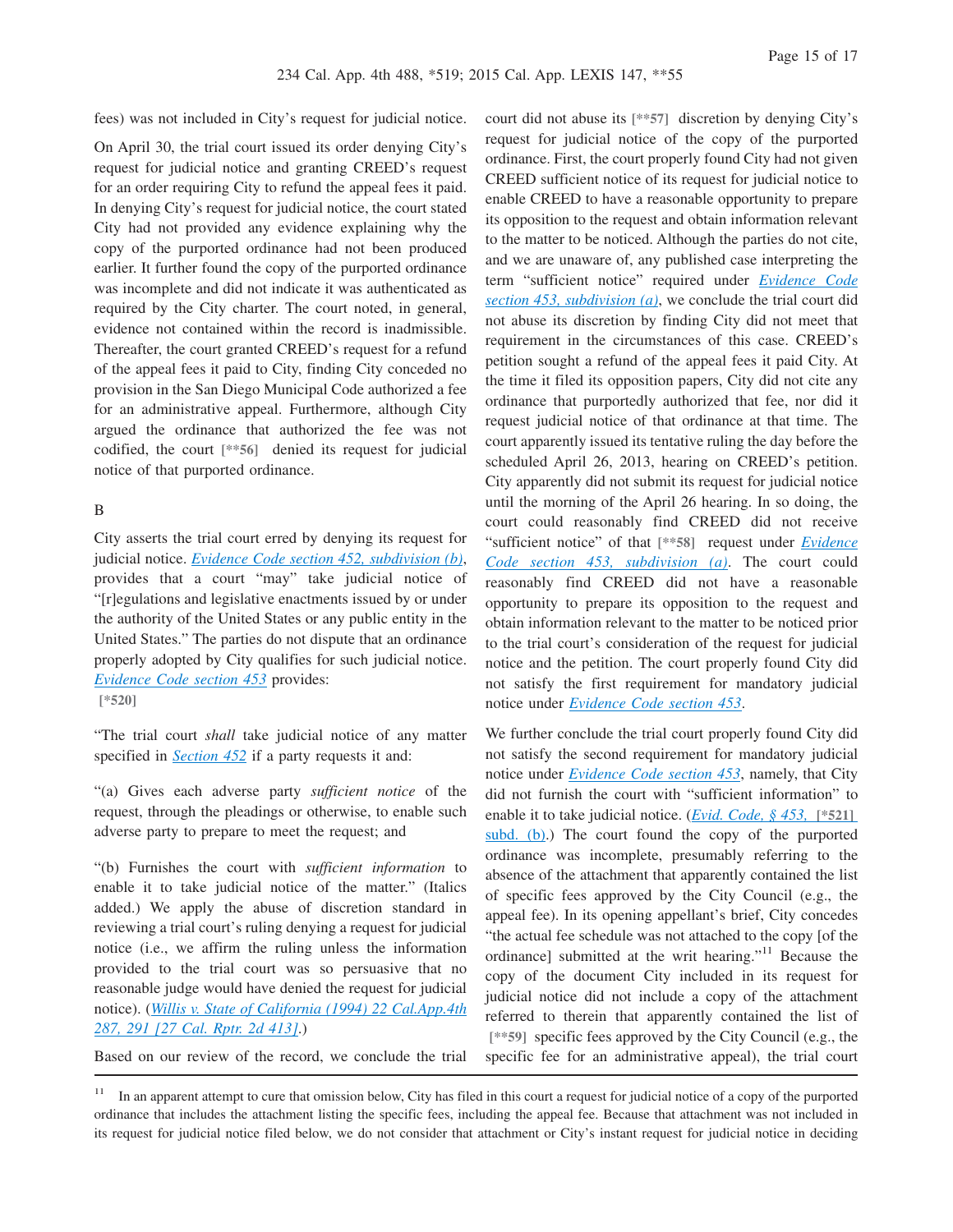properly found the document included in City's request for judicial notice was incomplete and therefore it did not have "sufficient information" for the court to take judicial notice of it. (*[Evid. Code, § 453, subd. \(b\)](http://advance.lexis.com/api/document?collection=statutes-legislation&id=urn:contentItem:4WK3-CVG0-R03M-Y4VC-00000-00&context=1000516)*.) Because the trial court properly found City did not satisfy either of the two requirements for mandatory judicial notice under *[Evidence](http://advance.lexis.com/api/document?collection=statutes-legislation&id=urn:contentItem:4WK3-CVG0-R03M-Y4VC-00000-00&context=1000516) [Code section 453](http://advance.lexis.com/api/document?collection=statutes-legislation&id=urn:contentItem:4WK3-CVG0-R03M-Y4VC-00000-00&context=1000516)*, it properly denied City's request for judicial notice.<sup>12</sup>

## C

City asserts the trial court erred by granting CREED's request for a refund of the appeal fees it paid. In so arguing, City cites case law recognizing the validity, in general, of fees imposed to process administrative appeals. (See, e.g., *[Zuckerman v. State Bd. of Chiropractic Examiners \(2002\)](http://advance.lexis.com/api/document?collection=cases&id=urn:contentItem:46M1-KSB0-0039-4411-00000-00&context=1000516) [29 Cal.4th 32, 51 \[124 Cal. Rptr. 2d 701, 53 P.3d 119\]](http://advance.lexis.com/api/document?collection=cases&id=urn:contentItem:46M1-KSB0-0039-4411-00000-00&context=1000516)*; *[Friends of Glendora v. City of Glendora \(2010\) 182](http://advance.lexis.com/api/document?collection=cases&id=urn:contentItem:7XX9-9780-YB0K-H00G-00000-00&context=1000516) [Cal.App.4th 573 \[106 Cal. Rptr. 3d 534\]](http://advance.lexis.com/api/document?collection=cases&id=urn:contentItem:7XX9-9780-YB0K-H00G-00000-00&context=1000516)*.) For purposes of this appeal, we presume agencies may, in general, impose fees on parties that file CEQA appeals. However, City has not shown that in this case the appeal fees imposed on CREED were authorized. As discussed above, the trial court properly denied City's request for judicial notice of a copy of an ordinance that purportedly authorized the appeal fees. Furthermore, that copy omitted the attachment that apparently listed the specific fees, including the appeal fee, authorized by the City Council.

(15) On December 23, 2013, City filed with this court a request for judicial notice of a copy of an ordinance that includes an attachment setting **[\*522]** forth the list of specific fees, including a \$100 **[\*\*61]** appeal fee. However, that request and the attachment included in the copy were not before the trial court below when it decided City had not shown its appeal fee was authorized and granted CREED's request for a refund. The issue before us is whether the trial court erred by granting CREED's request for a refund of the appeal fees paid to City, and we generally cannot consider evidence not contained in the record before the trial court. (See, e.g., *[Western States Petroleum Assn. v. Superior Court](http://advance.lexis.com/api/document?collection=cases&id=urn:contentItem:3RX4-1BT0-003D-J51B-00000-00&context=1000516) [\(1995\) 9 Cal.4th 559, 565 \[38 Cal. Rptr. 2d 139, 888 P.2d](http://advance.lexis.com/api/document?collection=cases&id=urn:contentItem:3RX4-1BT0-003D-J51B-00000-00&context=1000516)* *[1268\]](http://advance.lexis.com/api/document?collection=cases&id=urn:contentItem:3RX4-1BT0-003D-J51B-00000-00&context=1000516)*.) We deny City's instant request for judicial notice. City does not persuade us we should, or must, take judicial notice under *[Evidence Code section 459](http://advance.lexis.com/api/document?collection=statutes-legislation&id=urn:contentItem:4WK3-CVG0-R03M-Y4VK-00000-00&context=1000516)*<sup>13</sup> of the copy of the ordinance including that attachment.

Because City does not cite any evidence in the record authorizing the \$100 appeal fee imposed on CREED for its CEQA appeal and does not dispute it charged that fee, we conclude the trial **[\*\*62]** court properly found City had not shown its appeal fee was authorized. Accordingly, the trial court did not err by granting CREED's request for a refund of the \$100 appeal fee it paid.

VIII

#### *CREED's Motion for Sanctions*

CREED has filed a motion requesting that we impose sanctions against City for certain actions or omissions on appeal. It complains City violated court rules by citing a depublished case in its opening appellant's brief, misquoted and/or misrepresented a statement in a cited case, omitted significant facts from the statement of facts section of its opening appellant's brief, and filed a frivolous request for judicial notice. City opposes the motion for sanctions. We have considered each of CREED's complaints and decline to impose sanctions against City in the circumstances of this case. (*[Cal. Rules of Court, rule 8.276\(a\)](http://advance.lexis.com/api/document?collection=statutes-legislation&id=urn:contentItem:4KXN-8610-R03K-S49X-00000-00&context=1000516)*.)

#### DISPOSITION

The judgment is affirmed to the extent it declared City's assessment of the \$100 appeal fee invalid and set it aside. In all other respects, the judgment is reversed and the matter is remanded to the trial court with directions that it vacate its order granting the petition (except for its request for a refund of the **[\*523]** appeal fee), withdraw, cancel, or otherwise void its peremptory **[\*\*63]** writ of mandate issued on June 4, 2013 (except for ordering City to refund the \$100 appeal fee), and issue a new order denying the petition (except for granting its request for a refund of the appeal fee). City shall recover its costs on appeal.

whether the trial court abused its discretion by denying the request filed below. Nevertheless, because City's request for judicial notice on appeal may be pertinent to its argument that its appeal fee is authorized, we address that request in section VIIC below.

<sup>12</sup> To the extent City alternatively [\*\*60] argues the trial court abused its discretion by not taking permissive judicial notice under [Evidence Code section 452, subdivision \(b\),](http://advance.lexis.com/api/document?collection=statutes-legislation&id=urn:contentItem:4WK3-CVG0-R03M-Y4V9-00000-00&context=1000516) we apply similar reasoning to that set forth above and conclude the court did not abuse its discretion under [Evidence Code section 452, subdivision \(b\),](http://advance.lexis.com/api/document?collection=statutes-legislation&id=urn:contentItem:4WK3-CVG0-R03M-Y4V9-00000-00&context=1000516) by denying City's request for judicial notice.

<sup>&</sup>lt;sup>13</sup> [Evidence Code section 459, subdivision \(a\),](http://advance.lexis.com/api/document?collection=statutes-legislation&id=urn:contentItem:4WK3-CVG0-R03M-Y4VK-00000-00&context=1000516) provides: "The reviewing court shall take judicial notice of (1) each matter properly noticed by the trial court and (2) each matter that the trial court was required to notice under [Section 451](http://advance.lexis.com/api/document?collection=statutes-legislation&id=urn:contentItem:4WK3-CVG0-R03M-Y4V8-00000-00&context=1000516) or [453.](http://advance.lexis.com/api/document?collection=statutes-legislation&id=urn:contentItem:4WK3-CVG0-R03M-Y4VC-00000-00&context=1000516) The reviewing court may take judicial notice of any matter specified in [Section 452.](http://advance.lexis.com/api/document?collection=statutes-legislation&id=urn:contentItem:4WK3-CVG0-R03M-Y4V9-00000-00&context=1000516) The reviewing court may take judicial notice of a matter in a tenor different from that noticed by the trial court."